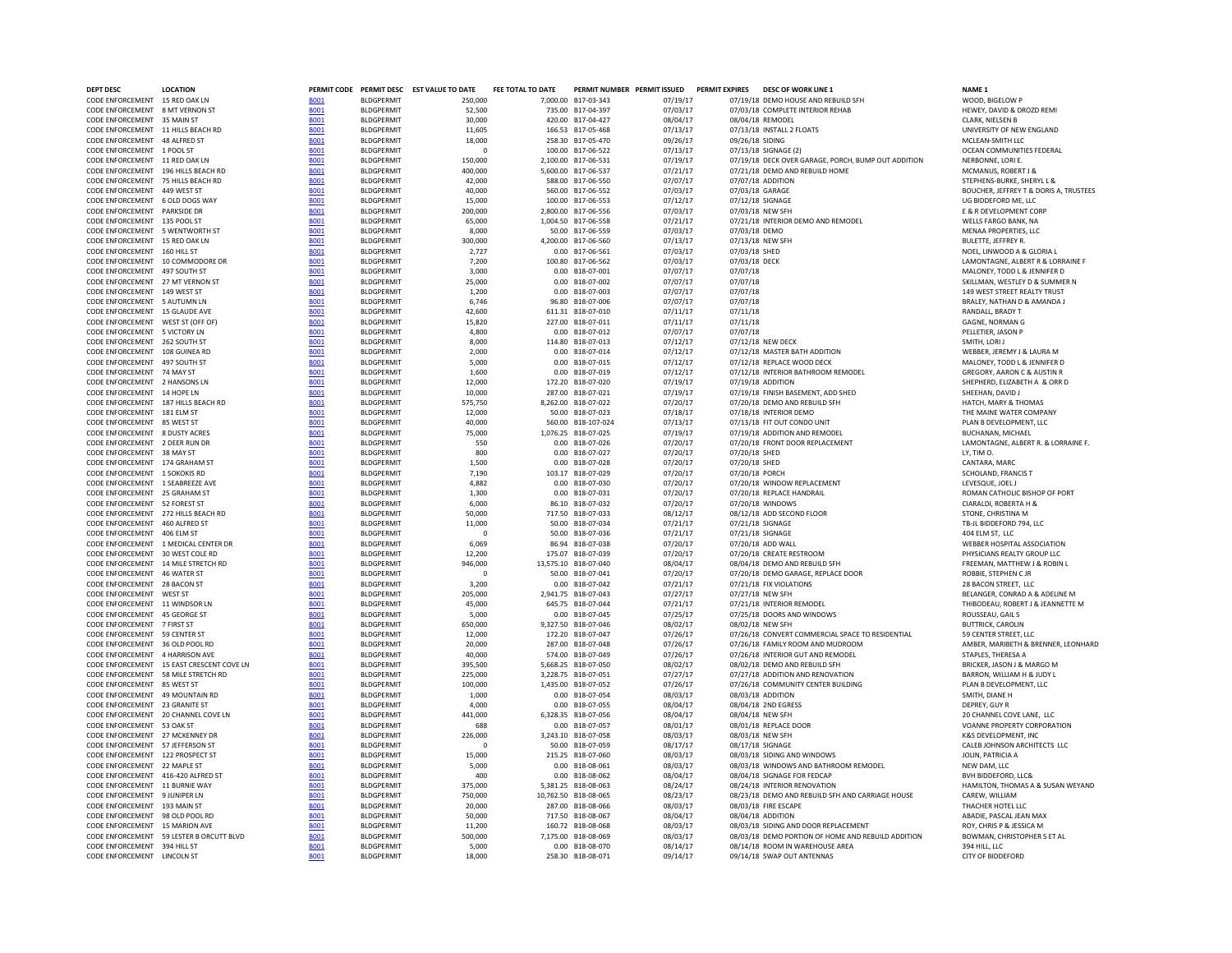| <b>DEPT DESC</b>                                                       | <b>LOCATION</b>                                  |                            |                                        | PERMIT CODE PERMIT DESC EST VALUE TO DATE | FEE TOTAL TO DATE | PERMIT NUMBER PERMIT ISSUED              |                      | <b>PERMIT EXPIRES</b> | <b>DESC OF WORK LINE 1</b>                                 | NAME <sub>1</sub>                                    |
|------------------------------------------------------------------------|--------------------------------------------------|----------------------------|----------------------------------------|-------------------------------------------|-------------------|------------------------------------------|----------------------|-----------------------|------------------------------------------------------------|------------------------------------------------------|
| CODE ENFORCEMENT 1 BAY ST                                              |                                                  | <b>BO01</b>                | <b>BLDGPERMIT</b>                      | 850,000                                   |                   | 11,695.25 B18-08-072                     | 08/12/17             |                       | 08/12/18 ALTERATIONS                                       | ASOERA, HANS & ANNE K                                |
| CODE ENFORCEMENT 24 BAYBERRY RD                                        |                                                  | <b>B001</b>                | <b>BLDGPERMIT</b>                      | 1.500                                     |                   | 0.00 B18-08-073                          | 08/04/17             |                       | 08/04/18 REPLACE DOOR                                      | ALLEN, S JAMES JR & BARBARA B                        |
| CODE ENFORCEMENT 3 GEORGETOWN DR                                       |                                                  | <b>BOO1</b>                | <b>BLDGPERMIT</b>                      | 72,791                                    |                   | 617.63 B18-08-075                        | 08/17/17             |                       | 08/17/18 GARAGE                                            | <b>GAGNON, RICHARD D</b>                             |
| CODE ENFORCEMENT 755 POOL ST                                           |                                                  | <b>BOO1</b>                | <b>BLDGPFRMIT</b>                      | 16,000                                    |                   | 229.60 B18-08-076                        | 08/04/17             |                       | 08/04/18 MUDROOM                                           | MCGUIRK, PETER J & DUNN, LAUR                        |
| CODE ENFORCEMENT 140 ELM ST                                            |                                                  | <b>BO01</b>                | <b>BLDGPERMIT</b>                      | 1,000                                     |                   | 60.00 B18-08-077                         | 08/14/17             |                       | 08/14/18 ADD INTERIOR WALL                                 | MCAD PROPERTIES, LLC                                 |
| CODE ENFORCEMENT 5-7 BURNIE WAY<br>CODE ENFORCEMENT 88 MILE STRETCH RD |                                                  | <b>B001</b>                | <b>BLDGPERMIT</b><br><b>BLDGPERMIT</b> | 280,000<br>35,000                         |                   | 4,018.00 B18-08-078<br>502.25 B18-08-079 | 08/30/17<br>08/17/17 |                       | 08/30/18 DEMO AND REBUILD SFH<br>08/17/18 ADDITION TO ROOF | BARNICLE, SUSAN KATHERINE<br>WASILESKI, MARY ANNE    |
| CODE ENFORCEMENT 166 WEST ST                                           |                                                  | <b>BOO1</b><br><b>B001</b> | <b>BLDGPERMIT</b>                      | 100,000                                   |                   | 2,439.50 B18-08-080                      | 08/12/17             |                       | 08/12/18 NEW SFH                                           | MORISSETTE, MARY K. HEIRS OF                         |
|                                                                        | CODE ENFORCEMENT 30 MEETINGHOUSE RD              | <b>BO01</b>                | <b>BLDGPERMIT</b>                      | 865                                       |                   | 0.00 B18-08-082                          | 08/12/17             |                       | 08/12/18 INTERIOR REPAIRS                                  | DEUTSCHE BANK NATIONAL TRUST                         |
| CODE ENFORCEMENT 33 ROUND HILL ST                                      |                                                  | <b>BOO1</b>                | <b>BLDGPERMIT</b>                      | 18,000                                    |                   | 258.30 B18-08-083                        | 08/12/17             |                       | 08/12/18 BATHROOM REMODEL                                  | DOIRON, DAVID G & LALLY, COLLEI                      |
|                                                                        | CODE ENFORCEMENT 32-40 MAIN ST & 44-50 LACONIAST | <b>BO01</b>                | <b>BLDGPERMIT</b>                      | 12.150                                    |                   | 174.35 B18-08-084                        | 08/17/17             |                       | 08/17/18 FIT OUT FOR SALTY GIRL BOUTIQUE                   | MILLS AT PEPPERELL LLC THE                           |
| CODE ENFORCEMENT 12 WACO DR                                            |                                                  | <b>B001</b>                | <b>BLDGPFRMIT</b>                      | 1.200                                     |                   | 0.00 B18-08-085                          | 08/12/17             | 08/12/18 SHFD         |                                                            | NADFAU-NOVOTNY, NANCY I                              |
| CODE ENFORCEMENT 106 OLD POOL RD                                       |                                                  | <b>BO01</b>                | <b>BLDGPFRMIT</b>                      | 2.981                                     |                   | 0.00 B18-08-087                          | 08/12/17             |                       | 08/12/18 WINDOW REPLACEMENTS                               | WAKFI IN. WILLIAM & HEATHER                          |
| CODE ENFORCEMENT 11 WILDBROOK DR                                       |                                                  | <b>B001</b>                | <b>BLDGPERMIT</b>                      | 6,125                                     |                   | 87.89 B18-08-089                         | 08/12/17             | 08/12/18              |                                                            | WELTON, HAROLD C & MAUREEN                           |
| CODE ENFORCEMENT 256 HILLS BEACH RD                                    |                                                  | <b>BO01</b>                | <b>BLDGPERMIT</b>                      | 18,000                                    |                   | 258.30 B18-08-095                        | 08/17/17             | 08/17/18 SIDING       |                                                            | URBAN, PETER & JENNIFER                              |
| CODE ENFORCEMENT 6 SANDY LN                                            |                                                  | <b>B001</b>                | <b>BLDGPERMIT</b>                      | 800,000                                   |                   | 11,480.00 B18-08-096                     | 08/17/17             |                       | 08/17/18 DEMO AND REBUILD SFH                              | MILLET, DAVID F. & CHRISTINA W.                      |
| CODE ENFORCEMENT 48 STATE ST                                           |                                                  | <b>BOO1</b>                | <b>BLDGPERMIT</b>                      | 2.000                                     |                   | 0.00 B18-08-097                          | 08/17/17             |                       | 08/17/18 FIRE SEPARATION WALL                              | CHRETIEN, MICHAEL R                                  |
| CODE ENFORCEMENT 11 LEDGEMERE DR                                       |                                                  | <b>B001</b>                | <b>BLDGPERMIT</b>                      | 50,000                                    |                   | 215.25 B18-08-099                        | 08/17/17             |                       | 08/17/18 GARAGE AND BREEZEWAY                              | MADOR, PETER J                                       |
| CODE ENFORCEMENT 60 CUTTS ST                                           |                                                  | <b>BO01</b>                | <b>BLDGPERMIT</b>                      | 5.000                                     |                   | 0.00 B18-08-100                          | 08/17/17             |                       | 08/17/18 INTERIOR REMODEL, WINDOWS                         | KNUTSON, HEATH D                                     |
| CODE ENFORCEMENT 110 HILLS BEACH RD                                    |                                                  | <b>BOO1</b>                | <b>BLDGPERMIT</b>                      | 50,000                                    |                   | 717.50 B18-08-101                        | 08/24/17             |                       | 08/24/18 REMODEL AND ADDITION                              | DURKEE, BRUCE E & PATRICIA B                         |
| CODE ENFORCEMENT 27 WASHINGTON ST                                      |                                                  | <b>B001</b>                | <b>BLDGPFRMIT</b>                      | 57.695                                    |                   | 50.00 B18-08-102                         | 08/17/17             |                       | 08/17/18 DFMOLITION                                        | BIDDEFORD POST OFFICE. LLC.                          |
| CODE ENFORCEMENT 21 SOUTHGATE AVE                                      |                                                  | <b>B001</b>                | <b>BLDGPERMIT</b>                      | 7,500                                     |                   | 107.62 B18-08-104                        | 08/28/17             | 08/28/18 PORCH        |                                                            | <b>BOLDUC, PEARL C &amp;</b>                         |
|                                                                        | CODE ENFORCEMENT 67 LESTER B ORCUTT BLVD         | <b>BO01</b>                | <b>BLDGPERMIT</b>                      | 6.500                                     |                   | 86.10 B18-08-106                         | 08/24/17             | 08/24/18              |                                                            | <b>EMLEY SHERI E ROVOCABLE TRUST</b>                 |
| CODE ENFORCEMENT 18 SEA SPRAY DR                                       |                                                  | <b>BO01</b>                | <b>BLDGPERMIT</b>                      | 7.500                                     |                   | 47.62 B18-08-107                         | 08/24/17             | 08/24/18              |                                                            | <b>GOOGINS, BRADLEY K</b>                            |
| CODE ENFORCEMENT 121 HILLS BEACH RD                                    |                                                  | <b>B001</b>                | <b>BLDGPERMIT</b>                      | 35,000                                    |                   | 502.25 B18-08-110                        | 08/24/17             | 08/24/18              |                                                            | RIZZO, LEIDA LIFE EST                                |
| CODE ENFORCEMENT 4 SCADLOCK MILL RD                                    |                                                  | <b>BOO1</b>                | <b>BLDGPERMIT</b>                      | 25,000                                    |                   | 358.75 B18-08-117                        | 08/24/17             | 08/24/18              |                                                            | MINIUTTI, PATRICK M & ALINE M                        |
| CODE ENFORCEMENT 530 MAIN ST                                           |                                                  | <b>B001</b>                | <b>BLDGPERMIT</b>                      | 1.600                                     |                   | 0.00 B18-08-118                          | 08/30/17             |                       | 08/30/18 WINDOWS                                           | OUELLETTE, LORRAINE T                                |
| CODE ENFORCEMENT 29 MCKENNEY DR                                        |                                                  | <b>B001</b><br><b>B001</b> | <b>BLDGPERMIT</b>                      | 230,000                                   |                   | 3.300.50 B18-08-119                      | 08/30/17<br>08/30/17 |                       | 08/30/18 NEW SFH<br>08/30/18 STAIRS, WINDOWS, SIDING       | INDIAN CLIFF DEVELOPMENT CORI                        |
| CODE ENFORCEMENT 3 JUDGE ST<br>CODE ENFORCEMENT 9 BLANDINGS WAY        |                                                  | <b>B001</b>                | <b>BLDGPERMIT</b><br><b>BLDGPERMIT</b> | 20,000<br>175,000                         |                   | 287.00 B18-08-120<br>2,511.25 B18-08-121 | 08/30/17             |                       | 08/30/18 NEW SFH                                           | DORAN, BROOKS E<br>K&S DEVELOPMENT, INC              |
| CODE ENFORCEMENT 5 LINDALE AVE                                         |                                                  | <b>B001</b>                | <b>BLDGPERMIT</b>                      | 1,000                                     |                   | 0.00 B18-08-122                          | 08/30/17             | 08/30/18 SHED         |                                                            | LAUZON, GILLES & GERALDINE                           |
| CODE ENFORCEMENT 21-23 OAK ST                                          |                                                  |                            | <b>BLDGPERMIT</b>                      |                                           |                   | 398.21 B18-18-123                        | 09/01/17             |                       | 09/01/18 REMODEI                                           | KING, JAMES W JR HEIRS OF                            |
| CODE ENFORCEMENT 464 ELM ST                                            |                                                  | <b>BOO1</b><br><b>BO01</b> | <b>BLDGPERMIT</b>                      | 27,750<br>26,000                          |                   | 50.00 B18-08-124                         | 08/30/17             |                       | 08/30/18 SIGNAGE                                           | T & M PROPERTIES LLC                                 |
| CODE ENFORCEMENT 1 MOORE LN                                            |                                                  | <b>B001</b>                | <b>BLDGPERMIT</b>                      | 2,800                                     |                   | 0.00 B18-08-125                          | 09/01/17             |                       | 09/01/18 RAISE ROOF                                        | SCHAUB, THOMAS F & JANET S                           |
| CODE ENFORCEMENT 257 GRANITE ST                                        |                                                  | <b>B001</b>                | <b>BLDGPERMIT</b>                      | 20,000                                    |                   | 287.00 B18-08-126                        | 08/30/17             |                       | 08/30/18 ADDITION                                          | MICHAUD, STEPHEN                                     |
| CODE ENFORCEMENT 19 MILE STRETCH RD                                    |                                                  | <b>B001</b>                | <b>BLDGPERMIT</b>                      | 365,000                                   |                   | 5.237.75 B18-08-129                      | 08/30/17             | 08/30/18              |                                                            | MARIANO, CAROLYN & ANNA M                            |
|                                                                        | CODE ENFORCEMENT 16 LESTER B ORCUTT BLVD         | <b>BO01</b>                | <b>BLDGPERMIT</b>                      | 800,000                                   |                   | 11.480.00 B18-08-130                     | 09/01/17             |                       | 09/01/18 DEMO STRUCTURE AND REBUILD                        | FONTEIN. LUCIE E. & GOLDSMITH.                       |
| CODE ENFORCEMENT 85 WEST ST                                            |                                                  | <b>B001</b>                | <b>BLDGPERMIT</b>                      | 400.000                                   |                   | 7.175.00 B18-08-131                      | 09/01/17             |                       | 09/01/18 5 UNIT CONDO SHELL                                | PLAN B DEVELOPMENT. LLC                              |
| CODE ENFORCEMENT 22 MARCEL AVE                                         |                                                  | <b>BOO1</b>                | <b>BLDGPERMIT</b>                      | 32,000                                    |                   | 1,148.00 B18-08-132                      | 09/08/17             |                       | 09/08/18 GARAGE WITH APARTMENT ON TOP                      | GAGNE, JEAN J                                        |
| CODE ENFORCEMENT 3 LILY POND AVE                                       |                                                  | <b>BO01</b>                | <b>BLDGPERMIT</b>                      | 40,000                                    |                   | 574.00 B18-08-135                        | 09/01/17             |                       | 09/01/18 WINDOWS AND SIDING                                | HAGAN, MICHAEL & NEILEY, ANDR                        |
| CODE ENFORCEMENT 2 MARSHALL AVE                                        |                                                  | <b>B001</b>                | <b>BLDGPERMIT</b>                      | 13,867                                    |                   | 198.98 B18-08-136                        | 09/01/17             |                       | 09/01/18 WINDOWS                                           | ST OURS, PAULETTE A                                  |
|                                                                        | CODE ENFORCEMENT 3 FORTUNES ROCKS RD             | <b>BOO1</b>                | <b>BLDGPERMIT</b>                      | 6,500                                     |                   | 93.27 B18-08-98                          | 08/17/17             |                       | 08/17/18 WINDOW REPLACEMENT                                | DUBAY, MARK L & MICHELLE S                           |
| CODE ENFORCEMENT 259 HILL ST                                           |                                                  | <b>BOO1</b>                | <b>BLDGPERMIT</b>                      | 2.000                                     |                   | 40.00 B18-09-137                         | 09/01/17             |                       | 09/01/18 REPLACE STAIRS                                    | <b>BOISLARD, MURIEL</b>                              |
| CODE ENFORCEMENT 14 PLYMOUTH DR                                        |                                                  | <b>BO01</b>                | <b>BLDGPERMIT</b>                      | 4.500                                     |                   | 0.00 B18-09-138                          | 09/08/17             |                       | 09/08/18 FINISH BASEMENT                                   | FRECHETTE, ROGER & CARRI L                           |
| CODE ENFORCEMENT 10 DECARY RD                                          |                                                  | <b>B001</b>                | <b>BLDGPERMIT</b>                      | 2.000                                     |                   | 40.00 B18-09-139                         | 09/08/17             | 09/08/18 SHED         |                                                            | COTE. IFFFREY R & ANN I                              |
|                                                                        | CODE ENFORCEMENT 127 GRANITE POINT RD            | <b>B001</b>                | <b>BLDGPERMIT</b>                      | 23,000                                    |                   | 330.00 B18-09-140                        | 09/06/17             | 09/06/18 SIDING       |                                                            | NICOLORO HOLDING TRUST                               |
| CODE ENFORCEMENT 109 PROSPECT ST                                       |                                                  | <b>B001</b>                | <b>BLDGPERMIT</b>                      | 10,000                                    |                   | 143.50 B18-09-141                        | 09/08/17             |                       | 09/08/18 REPAIR WATER DAMAGE                               | CROWE, JOSEPH & HODGKINS, MA                         |
| CODE ENFORCEMENT 6 ELIZABETH RD                                        |                                                  | <b>BO01</b>                | <b>BLDGPERMIT</b>                      | 8.709                                     |                   | 129.00 B18-09-142                        | 09/06/17             |                       | 09/06/18 WINDOWS                                           | HUBER, DAVID W                                       |
| CODE ENFORCEMENT 233 HILLS BEACH RD                                    |                                                  | <b>B001</b>                | <b>BLDGPERMIT</b>                      | 15,000                                    |                   | 215.25 B18-09-143                        | 09/08/17             |                       | 09/08/18 DECK REPLACEMENT                                  | 233 HILLS BEACH RD REALTY TRUS                       |
| CODE ENFORCEMENT 497-499 ELM ST                                        |                                                  | <b>B001</b>                | <b>BLDGPERMIT</b>                      |                                           |                   | 0.00 B18-09-144                          | 09/12/17             |                       | 09/12/18 SIGNAGE                                           | MOURMOURAS, PETER C                                  |
| CODE ENFORCEMENT 7 EAST BROOK LN                                       |                                                  | <b>B001</b>                | <b>BLDGPERMIT</b>                      | 41,600                                    |                   | 596.96 B18-09-145                        | 09/11/17             |                       | 09/11/18 ADDITION                                          | NADEAU, DAVID R & TERESA A                           |
| CODE ENFORCEMENT 99 HILL ST                                            |                                                  | <b>BO01</b>                | <b>BLDGPERMIT</b>                      | 1.100                                     |                   | 60.00 B18-09-146                         | 09/08/17             |                       | 09/08/18 DOOR REPLACEMENT                                  | <b>GAGNE FAMILY TRUST</b>                            |
| CODE ENFORCEMENT 208 MAIN ST                                           |                                                  | <b>B001</b>                | <b>BLDGPFRMIT</b>                      | 559,714                                   |                   | 8.031.89 B18-09-147                      | 10/25/17             |                       | 10/25/18 INTERIOR RENOVATION OF BANGOR SAVINGS             | 208 MAIN BIDDEFORD, LLC                              |
| CODE ENFORCEMENT 86 PROSPECT ST                                        |                                                  | <b>BO01</b>                | <b>BLDGPERMIT</b>                      | 5.000                                     |                   | 0.00 B18-09-148                          | 09/13/17             |                       | 09/13/18 REPAIR ROT                                        | HALE. MICHAEL P                                      |
| CODE ENFORCEMENT WEST ST                                               |                                                  | <b>B001</b>                | <b>BLDGPERMIT</b>                      | 2,350                                     | 0.00              | B18-09-149                               | 09/13/17             | 09/13/18 SHED         |                                                            | DUMONT, MONIQUE                                      |
| CODE ENFORCEMENT 161 GUINEA RD                                         |                                                  | <b>BO01</b>                | <b>BLDGPFRMIT</b>                      | 5,000                                     | 0.00              | B18-09-150                               | 09/15/17             |                       | 09/15/18 BREEZEWAY                                         | WARNER, LORI R                                       |
| CODE ENFORCEMENT 401 MARINER WAY 4                                     |                                                  | <b>B001</b>                | <b>BLDGPERMIT</b>                      | 2,000                                     | 100.00            | B18-09-151                               | 09/12/17             |                       | 09/12/18 SIGNAGE                                           | DSM MB II LLC                                        |
| CODE ENFORCEMENT 9 FOURTH ST                                           |                                                  | <b>B001</b>                | <b>BLDGPERMIT</b>                      | 26,000                                    |                   | 258.30 B18-09-152                        | 09/15/17             |                       | 09/15/18 GARAGE                                            | HOBEN, JOHN H & MARY E                               |
| CODE ENFORCEMENT 460 ALFRED ST                                         |                                                  | <b>BO01</b>                | <b>BLDGPERMIT</b>                      | 58,000                                    | 200.00            | B18-09-153                               | 09/12/17             |                       | 09/12/18 SIGNAGE                                           | TB-JL BIDDEFORD 794, LLC                             |
| CODE ENFORCEMENT 85 WEST ST<br>CODE ENFORCEMENT 12 RAY ST              |                                                  | <b>BOO1</b><br><b>B001</b> | <b>BLDGPERMIT</b><br><b>BLDGPFRMIT</b> | 40,000<br>5.000                           |                   | 574.00 B18-09-154<br>60.00 B18-09-156    | 09/13/17<br>09/13/17 |                       | 09/13/18 FIT OUT FOR CONDO<br>09/13/18 SIDING AND WINDOWS  | PLAN B DEVELOPMENT, LLC                              |
| CODE ENFORCEMENT 155 HILL ST                                           |                                                  | <b>B001</b>                | <b>BLDGPERMIT</b>                      | 5,650                                     |                   | 80.72 B18-09-157                         | 09/13/17             | 09/13/18 SIDING       |                                                            | GRANT, TIMOTHY E & DARLENE H<br>PAQUETTE, DONALD P & |
| CODE ENFORCEMENT 18 SEA SPRAY DR                                       |                                                  | <b>B001</b>                | <b>BLDGPERMIT</b>                      |                                           |                   | 0.00 B18-09-158                          | 09/13/17             |                       | 09/14/17 WINDOWS                                           | GOOGINS, BRADLEY K                                   |
| CODE ENFORCEMENT 3 SWAN BROOK RD                                       |                                                  | <b>BOO1</b>                | <b>BLDGPERMIT</b>                      | $\Omega$<br>25,000                        |                   | 358.75 B18-09-159                        | 09/19/17             |                       | 09/19/18 MOBILE HOME                                       | VIVAMAX, LLC                                         |
| CODE ENFORCEMENT 3 PENNY AVE                                           |                                                  | <b>B001</b>                | <b>BLDGPERMIT</b>                      | 35,000                                    |                   | 502.25 B18-09-160                        | 09/15/17             |                       | 09/15/18 DEME AND REBUILD GARAGE AND BREEZEWAY             | CROSS, DAVID A & STEPHANIE C                         |
| CODE ENFORCEMENT 16 YATES ST                                           |                                                  | <b>B001</b>                | <b>BLDGPERMIT</b>                      | 18,000                                    |                   | 258.30 B18-09-161                        | 09/15/17             |                       | 09/15/18 SIDING AND DECKING                                | BARNARD, CLYDE W & ALYSON W                          |
| CODE ENFORCEMENT 31 BERNARD AVE                                        |                                                  | <b>BOO1</b>                | <b>BLDGPERMIT</b>                      | 5,000                                     |                   | 0.00 B18-09-162                          | 09/15/17             |                       | 09/15/18 FINISH BASEMENT                                   | GIONEST, BRIAN S & ANN T                             |
| CODE ENFORCEMENT                                                       | 638 ELM ST                                       | <b>BO01</b>                | <b>BLDGPERMIT</b>                      | 200                                       |                   | 0.00 B18-09-163                          | 09/15/17             |                       | 09/15/18 SUPPORTS AND STAIR STRINGERS                      | <b>S &amp; D ENTERPRISES</b>                         |
| CODE ENFORCEMENT 54 ADAMS ST                                           |                                                  | <b>BOO1</b>                | <b>BLDGPFRMIT</b>                      | 6.000                                     |                   | 86.10 B18-09-164                         | 09/15/17             | 09/15/18 STAIRS       |                                                            | LEE, GASTON C S & MANZELLI ALB                       |
|                                                                        | CODE ENFORCEMENT 161 FORTUNES ROCKS RD           | <b>B001</b>                | <b>BLDGPFRMIT</b>                      | 10.000                                    |                   | 143.50 B18-09-165                        | 09/19/17             |                       | 09/19/18 BATHROOM REMODEL                                  | FRISCH. III I O. TRUSTEF                             |
| CODE ENFORCEMENT 6 MEADOW VIEW DR                                      |                                                  | <b>B001</b>                | <b>BLDGPERMIT</b>                      | 11.650                                    |                   | 167.18 B18-09-166                        | 09/19/17             |                       | 09/19/18 CARPORT/DECK                                      | CHARLAND, RICHARD N &                                |
| CODE ENFORCEMENT 10 RAY ST                                             |                                                  | <b>BO01</b>                | <b>BLDGPERMIT</b>                      | 3,000                                     |                   | 0.00 B18-09-167                          | 09/19/17             |                       | 09/19/18 KITCHEN REMODEL                                   | GALE. LINDA L                                        |
| CODE ENFORCEMENT 181 ELM ST                                            |                                                  | <b>B001</b>                | <b>BLDGPERMIT</b>                      | 300,000                                   |                   | 4,305.00 B18-09-168                      | 10/05/17             |                       | 10/05/18 RENOVATION                                        | THE MAINE WATER COMPANY                              |
| CODE ENFORCEMENT 105 ALFRED ST                                         |                                                  | <b>BO01</b>                | <b>BLDGPERMIT</b>                      |                                           |                   | 50.00 B18-09-169                         | 09/26/17             |                       | 09/26/18 DEMO BUILDING                                     | CRESSEY, GARY A                                      |
| CODE ENFORCEMENT 49 MYRTLE ST                                          |                                                  | <b>B001</b>                | <b>BLDGPERMIT</b>                      | 12,000                                    |                   | 172.20 B18-09-170                        | 10/03/17             |                       | 10/03/18 INTERIOR REMODEL                                  | MORROW, ANDREW S                                     |
| CODE ENFORCEMENT 23 GRANITE POINT RD                                   |                                                  | <b>B001</b>                | <b>BLDGPERMIT</b>                      | 225,000                                   |                   | 3.228.75 B18-09-171                      | 10/16/17             |                       | 10/16/18 NEW SFH                                           | WHEELER FAMILY TRUST                                 |
|                                                                        |                                                  |                            |                                        |                                           |                   |                                          |                      |                       |                                                            |                                                      |

ALLEN, S JAMES JR & BARBARA B<br>GAGNON, RICHARD D MCGUIRK, PETER J & DUNN, LAURA L<br>MCAD PROPERTIES, LLC MORISSETTE, MARY K. HEIRS OF DEUTSCHE BANK NATIONAL TRUST CO. DOIRON, DAVID G & LALLY, COLLEEN K<br>MILLS AT PEPPERELL LLC THE WELTON, HAROLD C & MAUREEN E<br>URBAN, PETER & JENNIFER DURKEE, BRUCE E & PATRICIA B<br>BIDDEFORD POST OFFICE, LLC MINIUTTI, PATRICK M & ALINE M<br>OUELLETTE, LORRAINE T MARIANO, CAROLYN & ANNA M FONTEIN, LUCIE E. & GOLDSMITH, JEFFREY<br>PLAN B DEVELOPMENT, LLC CODE ENGINEER AVE BOOT BOOT BOOT BAGAN, MICHAEL & NEILEY, ANDREARD<br>ST OURS, PAULETTE A CROWE, JOSEPH & HODGKINS, MARANDA<br>HUBER, DAVID W 233 HILLS BEACH RD REALTY TRUST UDT<br>MOURMOURAS, PETER C BARNARD, CLYDE W & ALYSON W<br>GIONEST, BRIAN S & ANN T LEE, GASTON C S & MANZELLI ALBERT W B<br>FRISCH, JILL O, TRUSTEE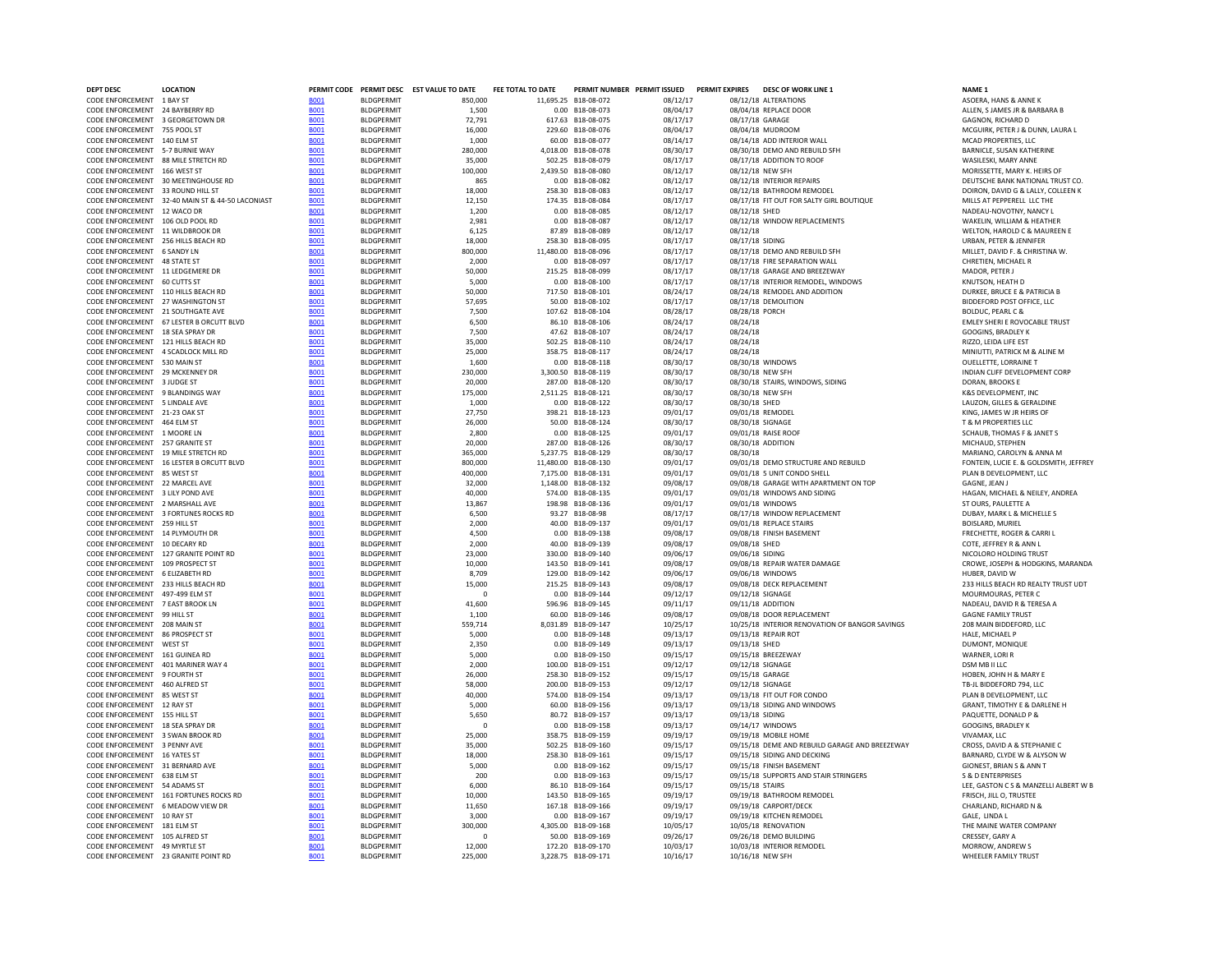| <b>DEPT DESC</b>                                                      | <b>LOCATION</b>                                  |                            |                                        | PERMIT CODE PERMIT DESC EST VALUE TO DATE | FEE TOTAL TO DATE |                                      | PERMIT NUMBER PERMIT ISSUED PERMIT EXPIRES |               | DESC OF WORK LINE 1                                  | NAME <sub>1</sub>                                             |  |
|-----------------------------------------------------------------------|--------------------------------------------------|----------------------------|----------------------------------------|-------------------------------------------|-------------------|--------------------------------------|--------------------------------------------|---------------|------------------------------------------------------|---------------------------------------------------------------|--|
| CODE ENFORCEMENT 1 LEMIEUX ST                                         |                                                  | <b>BO01</b>                | <b>BLDGPERMIT</b>                      | 4,500                                     |                   | 0.00 B18-09-172                      | 09/28/17                                   |               | 09/28/18 ADDITION TO GARAGE                          | DUSSAULT, KEITH G & KRISTINA L                                |  |
| CODE ENFORCEMENT 2 WILLETT ST                                         |                                                  | <b>B001</b>                | <b>BLDGPERMIT</b>                      | 2,800                                     |                   | 0.00 B18-09-173                      | 09/29/17                                   |               | 09/29/18 VIOLATION CORRECTIONS                       | MARTEL, DANIEL P                                              |  |
| CODE ENFORCEMENT 24 BACON ST                                          |                                                  | <b>B001</b>                | <b>BLDGPFRMIT</b>                      | 2,000                                     |                   | 0.00 B18-09-174                      | 09/27/17                                   |               | 09/27/18 DOORS AND WINDOWS                           | DESROSIERS, MARC P                                            |  |
| CODE ENFORCEMENT 40 WESTFIELD ST                                      |                                                  | <b>B001</b>                | <b>BLDGPFRMIT</b>                      | 2.500                                     |                   | 0.00 B18-09-175                      | 09/27/17                                   | 09/27/18 DECK |                                                      | LUNIANSKI, DAVID & BORDEAU, MARGARET                          |  |
| CODE ENFORCEMENT 17 WENTWORTH ST                                      |                                                  | <b>B001</b>                | <b>BLDGPERMIT</b>                      | 4,000                                     |                   | 80.00 B18-09-177                     | 09/29/17                                   |               | 09/29/18 INTERIOR REPAIRS TO MEET LS CODE            | PEIRCE, RICHARD III                                           |  |
| CODE ENFORCEMENT 17 WENTWORTH ST                                      |                                                  | <b>B001</b>                | <b>BLDGPERMIT</b>                      | 2,500                                     |                   | 0.00 B18-09-178                      | 09/29/17                                   |               | 09/29/18 INTERIOR REPAIRS PER LS CODE                | PEIRCE, RICHARD III                                           |  |
| CODE ENFORCEMENT 16 CHADWICK PL                                       |                                                  | <b>BO01</b>                | <b>BLDGPERMIT</b>                      | 3,800                                     |                   | 0.00 B18-09-179                      | 10/03/17                                   |               | 10/03/18 DRYWALL, FIRE DOOR, HANDRAILS ETC           | HAMMOND, JOSEPH W & LISA R                                    |  |
| CODE ENFORCEMENT 8 EVANTHIA DR                                        |                                                  | <b>B001</b>                | <b>BLDGPERMIT</b>                      | 5,000                                     |                   | 0.00 B18-09-180                      | 09/27/17                                   |               | 09/27/18 ADDITION                                    | CANTARA, JOHN F & LINDA M                                     |  |
| CODE ENFORCEMENT 266 POOL ST                                          |                                                  | <b>BO01</b>                | <b>BLDGPERMIT</b>                      | 300                                       |                   | 0.00 B18-09-182                      | 09/27/17                                   |               | 09/27/18 SUPPORT FOR EXISTING OVERHANG               | <b>BIDDEFORD CHURCH OF CHRIST</b>                             |  |
| CODE ENFORCEMENT 6 JUNIPER LN<br>CODE ENFORCEMENT 60 PROCTOR RD       |                                                  | <b>BOO1</b>                | <b>BLDGPERMIT</b><br><b>BLDGPERMIT</b> | 40,000<br>2,000                           |                   | 574.00 B18-09-183<br>0.00 B18-09-184 | 09/28/17<br>10/03/17                       | 10/03/18 ROOF | 09/28/18 DEMO AND REBUILD DECK                       | SERRANO, ANTHONY & RENEE                                      |  |
| CODE ENFORCEMENT 27 WESTFIELD ST                                      |                                                  | <b>BOO1</b><br><b>B001</b> | <b>BLDGPERMIT</b>                      | 4.000                                     |                   | 0.00 B18-09-187                      | 10/04/17                                   |               | 10/04/18 EGRESS STAIRS                               | MARQUIS, JOSEPH R<br>OGDEN, JOSHUA                            |  |
| CODE ENFORCEMENT 85 WEST ST                                           |                                                  | <b>B001</b>                | <b>BLDGPERMIT</b>                      | 40,000                                    |                   | 574.00 B18-10-188                    | 10/03/17                                   |               | 10/03/18 CONDO UNIT FIT OUT                          | PLAN B DEVELOPMENT, LLC                                       |  |
| CODE ENFORCEMENT 158 HILL ST                                          |                                                  | <b>B001</b>                | <b>BLDGPERMIT</b>                      | 20,000                                    |                   | 287.00 B18-10-189                    | 10/03/17                                   |               | 10/03/18 WINDOWS AND SIDING                          | WELLS FARGO BANK. NA                                          |  |
| CODE ENFORCEMENT 60 MILE STRETCH RD                                   |                                                  | <b>B001</b>                | <b>BLDGPERMIT</b>                      | 35,000                                    |                   | 502.25 B18-10-190                    | 10/05/17                                   |               | 10/05/18 SEAWALL REPAIR                              | ODLE, JOHN H & MARTHA S                                       |  |
| CODE ENFORCEMENT 62 MILE STRETCH RD                                   |                                                  | <b>BO01</b>                | <b>BLDGPERMIT</b>                      | 35,000                                    |                   | 502.25 B18-10-191                    | 10/05/17                                   |               | 10/05/18 REPAIR TO SEAWALL                           | WALLACK, SUSAN R REV LIVING TRUST                             |  |
| CODE ENFORCEMENT 22-26 ST MARYS ST                                    |                                                  | <b>BOO1</b>                | <b>BLDGPERMIT</b>                      | 50.000                                    |                   | 717.50 B18-10-192                    | 10/05/17                                   |               | 10/05/18 REMODEL                                     | ELIE. HENRY R & LAURETTA M                                    |  |
| CODE ENFORCEMENT 2 SOKOKIS RD                                         |                                                  | <b>BO01</b>                | <b>BLDGPERMIT</b>                      | 25,000                                    |                   | 215.25 B18-10-194                    | 10/05/17                                   |               | 10/05/18 BATH REMODEL                                | DEGROOT, ANN MARIE & KEVIN                                    |  |
| CODE ENFORCEMENT 6 FIFTH ST                                           |                                                  | <b>B001</b>                | <b>BLDGPERMIT</b>                      | 225,000                                   |                   | 3.228.75 B18-10-195                  | 10/13/17                                   |               | 10/13/18 REMODEL                                     | FOLEY, KEVIN C.                                               |  |
| CODE ENFORCEMENT 134 WEST ST                                          |                                                  | <b>B001</b>                | <b>BLDGPERMIT</b>                      | 5,200                                     |                   | 74.62 B18-10-196                     | 10/06/17                                   |               | 10/06/18 WINDOWS, SIDING, STAIRS, ETC                | KRUEGER, ROLAND E                                             |  |
| CODE ENFORCEMENT 5 GOLDEN AVE                                         |                                                  | <b>BOO1</b>                | <b>BLDGPERMIT</b>                      | 20,000                                    |                   | 287.00 B18-10-197                    | 10/10/17                                   |               | 10/10/18 SIDING, DOORS, WINDOWS                      | RAMSEY, RONALD G & ANN M                                      |  |
| CODE ENFORCEMENT 16 PIERSONS LN                                       |                                                  | <b>B001</b>                | <b>BLDGPERMIT</b>                      | 190,000                                   |                   | 2.726.50 B18-10-198                  | 10/10/17                                   |               | 10/10/18 RENOVATION                                  | PENSCO TRUST CO FBO                                           |  |
| CODE ENFORCEMENT 275 HILLS BEACH RD                                   |                                                  | <b>B001</b>                | <b>BLDGPERMIT</b>                      | 14,000                                    |                   | 200.90 B18-10-199                    | 10/10/17                                   |               | 10/10/18 DEMO AND REBUILD DECK                       | <b>KROLL LIVING TRUST</b>                                     |  |
|                                                                       | CODE ENFORCEMENT 57 SUMMER ST & 100 HILL ST      | <b>B001</b>                | <b>BLDGPERMIT</b>                      | 2,000                                     |                   | 0.00 B18-10-200                      | 10/11/17                                   |               | 10/11/18 REBUILD PORCHES                             | TURGEON ENTERPRISES LLC                                       |  |
| CODE ENFORCEMENT 924 POOL ST                                          |                                                  | <b>BO01</b>                | <b>BLDGPERMIT</b>                      | 90.000                                    |                   | 1.291.50 B18-10-201                  | 10/11/17                                   |               | 10/11/18 DORMER, MUDROOM, GARAGE                     | CAMIRE, THERESA                                               |  |
| CODE ENFORCEMENT 4 DEER RUN DR                                        |                                                  | <b>BO01</b>                | BLDGPERMIT                             | 4,800                                     |                   | 0.00 B18-10-202                      | 10/11/17                                   |               | 10/11/18 PORCH, DECK, RAILS                          | JACQUES, KEVIN N & ALINE J                                    |  |
| CODE ENFORCEMENT 209 HILLS BEACH RD                                   |                                                  | <b>B001</b>                | <b>BLDGPERMIT</b>                      | 27.656                                    |                   | 396.85 B18-10-203                    | 10/16/17                                   |               | 10/16/18 SIDING/DOOR/TRIM                            | FROST, WARREN E & CYNTHIA C                                   |  |
| CODE ENFORCEMENT 85 WEST ST                                           |                                                  | <b>BO01</b>                | <b>BLDGPERMIT</b>                      | 40,000                                    |                   | 574.00 B18-10-204                    | 10/13/17                                   |               | 10/13/18 CONDO FIT OUT                               | PLAN B DEVELOPMENT, LLC                                       |  |
| CODE ENFORCEMENT 5 GOLDEN AVE                                         |                                                  | <b>B001</b>                | <b>BLDGPERMIT</b>                      | 5.000                                     |                   | 0.00 B18-10-205                      | 10/13/17                                   |               | 10/13/18 REPAIR AND REMODEL                          | RAMSEY, RONALD G & ANN M                                      |  |
| CODE ENFORCEMENT 46-48 ST MARYS ST                                    |                                                  | <b>B001</b>                | <b>BLDGPERMIT</b>                      | 520                                       |                   | 0.00 B18-10-206                      | 10/11/17                                   |               | 10/11/18 DECK SUPPORT                                | ST MARY APARTMENTS LLC                                        |  |
| CODE ENFORCEMENT 167 ALERED ST                                        |                                                  | <b>B001</b>                | <b>BLDGPFRMIT</b>                      | $\Omega$                                  |                   | 0.00 B18-10-207                      | 10/16/17                                   | 10/16/18 ADU  |                                                      | MENDROS, CONSTANCE MICHAEL & GEORGE                           |  |
| CODE ENFORCEMENT 6 MAYFLOWER DR                                       |                                                  | <b>B001</b>                | <b>BLDGPERMIT</b>                      | 15,000                                    |                   | 215.25 B18-10-208                    | 10/17/17                                   |               | 10/17/18 GARAGE                                      | GAUDETTE, LANCE & BOUCHER, DEBRA                              |  |
| CODE ENFORCEMENT 87-88 LANDRY ST                                      |                                                  | <b>BO01</b>                | <b>BLDGPERMIT</b>                      | 2,000                                     |                   | 0.00 B18-10-209                      | 10/13/17                                   |               | 10/13/18 BATHROOM IN HANGAR                          | <b>CITY OF BIDDEFORD</b>                                      |  |
| CODE ENFORCEMENT 460 ALFRED ST                                        |                                                  | <b>BO01</b>                | <b>BLDGPERMIT</b>                      | 22,000                                    |                   | 200.00 B18-10-210                    | 10/17/17                                   |               | 10/17/18 SIGNAGE FOR TACO BELL                       | TB-JL BIDDEFORD 794, LLC                                      |  |
| CODE ENFORCEMENT 234 MAIN ST                                          |                                                  | <b>BO01</b>                | <b>BLDGPERMIT</b>                      | 121,000                                   |                   | 50.00 B18-10-211                     | 11/02/17                                   |               | 11/02/18 INTERIOR REMODEL                            | <b>BIDDEFORD SAVINGS BANK</b>                                 |  |
| CODE ENFORCEMENT 86 PROSPECT ST                                       |                                                  | <b>BO01</b>                | <b>BLDGPERMIT</b>                      | 600                                       |                   | 0.00 B18-10-212                      | 10/16/17                                   | 10/16/18 DOOR |                                                      | HALE, MICHAEL P                                               |  |
| CODE ENFORCEMENT 107 OLD POOL RD                                      |                                                  | <b>B001</b>                | <b>BLDGPERMIT</b>                      | 4,500                                     |                   | 0.00 B18-10-213                      | 11/13/17                                   |               | 11/13/18 ADDITION TO PORCH                           | CHARLES, MARY ELLEN                                           |  |
| CODE ENFORCEMENT 111 SUMMER ST                                        |                                                  | <b>BOO1</b>                | <b>BLDGPERMIT</b>                      | 650                                       |                   | 0.00 B18/10/214                      | 10/18/17                                   |               | 10/18/18 REPLACE STEPS AND RAILING                   | VENNO, NATHAN P &                                             |  |
| CODE ENFORCEMENT 460 FLM ST                                           |                                                  | <b>B001</b>                | <b>BLDGPFRMIT</b>                      | $\Omega$                                  |                   | 50.00 B18-10-215                     | 11/08/17                                   |               | 11/08/18 SIGNAGE                                     | PIG PROPERTIES, LLC                                           |  |
| CODE ENFORCEMENT OCEAN VIEW DR                                        |                                                  | <b>B001</b>                | <b>BLDGPERMIT</b>                      | 350,000                                   |                   | 5,022.00 B18-10-217                  | 11/06/17                                   |               | 11/06/18 NEW SFH                                     | PAILOOR, GOVIND & SHARADE                                     |  |
| CODE ENFORCEMENT 716 SOUTH ST                                         |                                                  | <b>BO01</b>                | <b>BLDGPERMIT</b>                      | 141,000                                   |                   | 4,046.70 B18-10-218                  | 11/28/17                                   |               | 11/28/18 BARN AND MANURE PIT                         | HODAK, CYNTHIA                                                |  |
| CODE ENFORCEMENT 155 RIVER RD                                         |                                                  | <b>BOO1</b>                | <b>BLDGPERMIT</b>                      | 3,950                                     |                   | 0.00 B18-10-219                      | 10/20/17                                   | 10/20/18 DECK |                                                      | GAGNE, JOHN B. JR & WOOD, JULIA E.                            |  |
| CODE ENFORCEMENT 23 FOSS ST                                           |                                                  | <b>B001</b>                | <b>BLDGPERMIT</b>                      | 2,700                                     |                   | 0.00 B18-10-220                      | 10/20/17                                   |               | 10/20/18 REBUILD PORCH                               | JMB PROPERTIES, LLC                                           |  |
|                                                                       | CODE ENFORCEMENT 32-40 MAIN ST & 44-50 LACONIAST | <b>BO01</b>                | <b>BLDGPERMIT</b>                      | 21,000                                    |                   | 301.35 B18-10-221                    | 11/15/17                                   |               | 11/15/18 FIT OUT PARDIGM                             | MILLS AT PEPPERELL LLC THE                                    |  |
|                                                                       | CODE ENFORCEMENT 32-40 MAIN ST & 44-50 LACONIAST | <b>BOO1</b>                | <b>BLDGPERMIT</b>                      | 12,000                                    |                   | 172.20 B18-10-222                    | 11/15/17                                   |               | 11/15/18 RENOVATIONS TULU                            | MILLS AT PEPPERELL LLC THE                                    |  |
|                                                                       | CODE ENFORCEMENT 1 YORK ST & 15 YORK ST          | <b>BOO1</b>                | <b>BLDGPERMIT</b>                      | 82,000                                    |                   | 1,176.70 B18-10-223                  | 11/15/17                                   |               | 11/15/18 FIT OUT CREFCO                              | MILLS AT PEPPERELL LLC THE                                    |  |
|                                                                       | CODE ENFORCEMENT 32-40 MAIN ST & 44-50 LACONIAST | <b>B001</b>                | <b>BLDGPERMIT</b>                      | 15,000                                    |                   | 215.25 B18-10-224                    | 11/15/17                                   |               | 11/15/18 FIT OUT METTA STUDIO                        | MILLS AT PEPPERELL LLC THE                                    |  |
| CODE ENFORCEMENT 85 WEST ST                                           |                                                  | <b>B001</b>                | <b>BLDGPERMIT</b>                      | 40,000                                    |                   | 574.00 B18-10-226                    | 10/23/17                                   |               | 10/23/18 CONDO FIT OUT                               | PLAN B DEVELOPMENT, LLC                                       |  |
| CODE ENFORCEMENT 241 HILLS BEACH RD                                   |                                                  | <b>B001</b>                | <b>BLDGPERMIT</b>                      | 15,000                                    |                   | 143.50 B18-10-227                    | 11/01/17                                   |               | 11/01/18 WINDOWS AND DORMER                          | TAFFE, CALLIE M                                               |  |
| CODE ENFORCEMENT 160 PROSPECT ST                                      |                                                  | <b>BO01</b>                | <b>BLDGPERMIT</b>                      | 22,000                                    |                   | 315.70 B18-10-230                    | 10/23/17                                   |               | 10/23/18 GARAGE                                      | DUBE, DIANE N                                                 |  |
| CODE ENFORCEMENT 2 KENNEDY DR                                         |                                                  | <b>B001</b>                | <b>BLDGPERMIT</b>                      | 4,543                                     |                   | 0.00 B18-10-231                      | 10/23/17                                   |               | 10/23/18 DOOR AND WINDOWS                            | KIELY, WILLIAM L & BALLARD, HEATHER M                         |  |
| CODE ENFORCEMENT 27 BLANDINGS WAY<br>CODE ENFORCEMENT 10 JEFFERSON ST |                                                  | <b>BO01</b>                | <b>BLDGPERMIT</b>                      | 3,500                                     |                   | 0.00 B18-10-232<br>50.00 B18-10-233  | 10/27/17                                   | 10/27/18 SHED |                                                      | TOURIGNY, BRUCE A & SUSAN B                                   |  |
| CODE ENFORCEMENT 540 ELM ST                                           |                                                  | <b>BOO1</b><br><b>B001</b> | <b>BLDGPERMIT</b><br><b>BLDGPERMIT</b> | 3,000<br>380,000                          |                   | 5,453.00 B18-10-234                  | 11/07/17<br>11/27/17                       |               | 11/07/18 SIGNAGE<br>11/27/18 MARINE STORAGE BUILDING | NORTHERN N E TELEPHONE OPERATIONS, LLC<br>KAG INVESTMENTS LLC |  |
| CODE ENFORCEMENT 8 ARROWWOOD DR                                       |                                                  | <b>B001</b>                | <b>BLDGPERMIT</b>                      | 138,500                                   |                   | 1,987.47 B18-10-235                  | 10/27/17                                   | 10/27/18 SFH  |                                                      | EAGLE'S NEST DEVELOPERS LLC                                   |  |
| CODE ENFORCEMENT 5 LAVOIE AVE                                         |                                                  | <b>B001</b>                | <b>BLDGPERMIT</b>                      | $\Omega$                                  |                   | 0.00 B18-10-236                      | 11/02/17                                   | 11/02/18 FILL |                                                      | ST OURS, SANDRA M TRUSTEE                                     |  |
| CODE ENFORCEMENT 249 ELM ST                                           |                                                  | <b>B001</b>                | <b>BLDGPERMIT</b>                      | 3,000                                     |                   | 0.00 B18-10-237                      | 10/27/17                                   |               | 10/27/18 ROOF WORK                                   | LAVOIE, J DONALD                                              |  |
| CODE ENFORCEMENT 103 HILL ST                                          |                                                  | <b>BO01</b>                | <b>BLDGPERMIT</b>                      | $\mathbf{0}$                              |                   | 50.00 B18-10-238                     | 11/01/17                                   |               | 11/01/18 DEMO                                        | RUTTERFORD, JOHNATHAN                                         |  |
| CODE ENFORCEMENT 41 CLIFFORD ST                                       |                                                  | <b>BOO1</b>                | <b>BLDGPERMIT</b>                      | 4,720                                     |                   | 0.00 B18-10-239                      | 10/27/17                                   |               | 10/27/18 DECKING                                     | DEL DEO, JARID                                                |  |
| CODE ENFORCEMENT 16 ORCHARD ST                                        |                                                  | <b>BO01</b>                | <b>BLDGPERMIT</b>                      | $\mathbf 0$                               |                   | 50.00 B18-10-240                     | 11/07/17                                   |               | 11/07/18 DEMO GARAGE AND SHED                        | MCCORMACK, MICHAEL B                                          |  |
| CODE ENFORCEMENT 82 POOL ST                                           |                                                  | <b>BO01</b>                | BLDGPERMIT                             | 5,000                                     |                   | 0.00 B18-10-241                      | 11/01/17                                   |               | 11/01/18 WINDOWS AND GARAGE DOOR                     | BANGOR, NEAL C                                                |  |
| CODE ENFORCEMENT 15 RED OAK LN                                        |                                                  | <b>B001</b>                | <b>BLDGPERMIT</b>                      | $\Omega$                                  |                   | 717.50 B18-10-246                    | 11/01/17                                   | 11/01/18      |                                                      | <b>BULETTE, JEFFREY R.</b>                                    |  |
|                                                                       | CODE ENFORCEMENT 75 FORTUNES ROCKS RD            | <b>B001</b>                | <b>BLDGPERMIT</b>                      | 32,000                                    |                   | 459.20 B18-10-247                    | 11/15/17                                   | 11/15/18      |                                                      | RUSSELL, JAMES & KATHLEEN                                     |  |
| CODE ENFORCEMENT 38 SOUTH ST                                          |                                                  | <b>B001</b>                | <b>BLDGPERMIT</b>                      | 25,000                                    |                   | 358.75 B18-10-249                    | 11/07/17                                   |               | 11/07/18 INTERIOR DEMO AND REMODEL                   | CONLEY, RHODA                                                 |  |
| CODE ENFORCEMENT 10 MT PLEASANT ST                                    |                                                  | <b>B001</b>                | <b>BLDGPERMIT</b>                      | 6.000                                     |                   | 86.10 B18-10-252                     | 11/07/17                                   |               | 11/07/18 WINDOW REPLACEMENT                          | <b>HOUSING OPTIONS LLC</b>                                    |  |
| CODE ENFORCEMENT 40 GRAYSON ST                                        |                                                  | <b>BOO1</b>                | <b>BLDGPERMIT</b>                      | 18,950                                    |                   | 271.93 B18-10-253                    | 11/09/17                                   |               | 11/09/18 ADDITION                                    | HAZLERIG, MARIJO M                                            |  |
| CODE ENFORCEMENT 3 SEVIGNY AVE                                        |                                                  | <b>BOO1</b>                | <b>BLDGPERMIT</b>                      | 7,500                                     |                   | 107.62 B18-11-254                    | 11/06/17                                   |               | 11/06/18 SHED ON CONCRETE PAD                        | NADEAU, ROBERT M A & CAROL D                                  |  |
| CODE ENFORCEMENT 38 ELM ST                                            |                                                  | <b>B001</b>                | <b>BLDGPERMIT</b>                      | $\mathbf{0}$                              |                   | 50.00 B18-11-255                     | 11/21/17                                   |               | 11/21/18 SIGNAGE                                     | LEO. MICHELE M                                                |  |
| CODE ENFORCEMENT 1 MEGHAN WAY                                         |                                                  | <b>BO01</b>                | <b>BLDGPERMIT</b>                      | 4,800                                     |                   | 0.00 B18-11-256                      | 11/07/17                                   |               | 11/07/18 DEMO DECK AND REBUILD                       | COTE, JOAN M                                                  |  |
| CODE ENFORCEMENT 265 WEST ST                                          |                                                  | <b>BOO1</b>                | <b>BLDGPERMIT</b>                      | 3,000                                     |                   | 0.00 B18-11-257                      | 11/07/17                                   | 11/07/18 SHED |                                                      | FRANKLIN, SHEILA R                                            |  |
| CODE ENFORCEMENT 197 WEST ST                                          |                                                  | <b>BOO1</b>                | <b>BLDGPERMIT</b>                      | 157.000                                   |                   | 2.252.95 B18-11-259                  | 11/15/17                                   |               | 11/15/18 NEW SFH                                     | HAMEL, RITA I                                                 |  |
| CODE ENFORCEMENT 4 VILLAGE LN                                         |                                                  | <b>B001</b>                | <b>BLDGPERMIT</b>                      | 18,000                                    |                   | 258.30 B18-11-260                    | 11/13/17                                   |               | 11/13/18 GARAGE                                      | VALLEE, MICHELLE N                                            |  |
| CODE ENFORCEMENT 109 PROSPECT ST                                      |                                                  | <b>B001</b>                | <b>BLDGPERMIT</b>                      | $^{\circ}$                                |                   | 0.00 B18-11-261                      | 11/13/17                                   |               | 11/13/18 TEMP MOBILE HOME                            | CROWE, JOSEPH & HODGKINS, MARANDA                             |  |
| CODE ENFORCEMENT 40 GRAYSON ST                                        |                                                  | <b>B001</b>                | <b>BLDGPERMIT</b>                      | 1,200                                     |                   | 0.00 B18-11-262                      | 11/14/17                                   | 11/14/18 DECK |                                                      | HAZLERIG. MARIJO M                                            |  |
| CODE ENFORCEMENT 197 ALFRED ST                                        |                                                  | <b>B001</b>                | <b>BLDGPFRMIT</b>                      | 6,500                                     |                   | 93.27 B18-11-263                     | 11/21/17                                   |               | 11/21/18 WINDOWS AND DOORS, PORCH SUPPORTS           | ZULLO, ALAN E                                                 |  |
| CODE ENFORCEMENT 121 OLD POOL RD                                      |                                                  | <b>BO01</b>                | <b>BLDGPERMIT</b>                      | 1.150                                     |                   | 0.00 B18-11-264                      | 11/14/17                                   |               | 11/14/18 CHICKEN COOP                                | SPARANGIS, ARISTIDIS & GIANNOULA                              |  |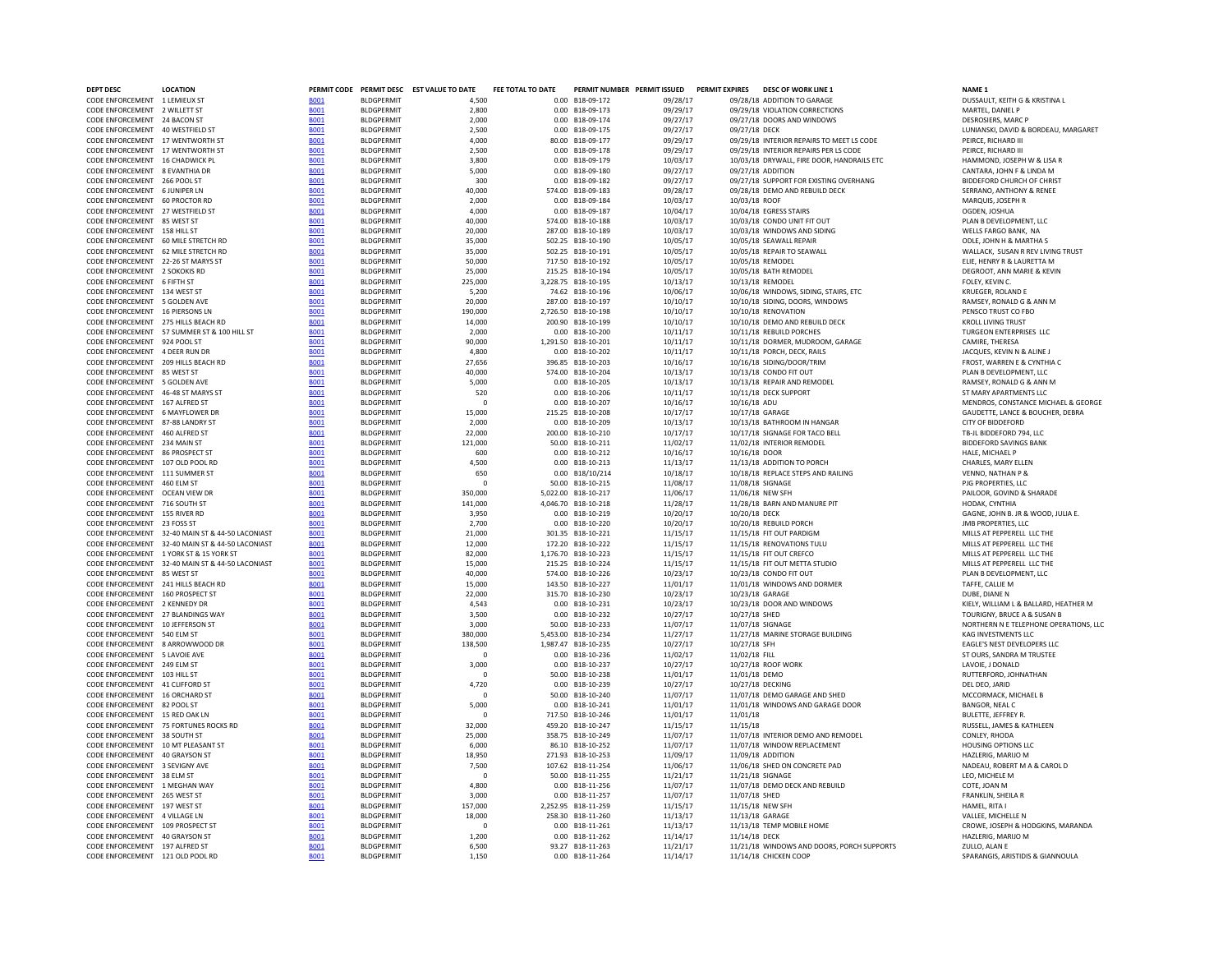| DEPT DESC                                                                 | <b>LOCATION</b>                          |                            |                                        | PERMIT CODE PERMIT DESC EST VALUE TO DATE | FEE TOTAL TO DATE | PERMIT NUMBER PERMIT ISSUED                |                      | <b>PERMIT EXPIRES</b> | <b>DESC OF WORK LINE 1</b>                                         | NAME <sub>1</sub>                                                  |
|---------------------------------------------------------------------------|------------------------------------------|----------------------------|----------------------------------------|-------------------------------------------|-------------------|--------------------------------------------|----------------------|-----------------------|--------------------------------------------------------------------|--------------------------------------------------------------------|
|                                                                           | CODE ENFORCEMENT 1 MEDICAL CENTER DR     | <b>BO01</b>                | <b>BLDGPERMIT</b>                      | 14.875                                    |                   | 213.45 B18-11-265                          | 11/29/17             |                       | 11/29/18 RENOVATION TO 1ST FLOOR                                   | WEBBER HOSPITAL ASSOCIATION                                        |
| CODE ENFORCEMENT 87 LANDRY ST                                             |                                          | <b>BO01</b>                | <b>BLDGPERMIT</b>                      | 16,000                                    |                   | 229.60 B18-11-267                          | 12/04/17             |                       | 12/04/18 RENO9VATIONS TO HANGAR                                    | EAA CHAPTER 1210 INC                                               |
| CODE ENFORCEMENT 540 ELM ST<br>CODE ENFORCEMENT CHERRYFIELD AVE           |                                          | <b>BOO1</b><br><b>B001</b> | <b>BLDGPERMIT</b><br><b>BLDGPERMIT</b> | 4,500<br>158,075                          |                   | 0.00 B18-11-268<br>2,268.37 B18-11-269     | 12/11/17<br>11/15/17 |                       | 12/11/18 GARAGE DOOR<br>11/15/18 NEW SFH                           | KAG INVESTMENTS LLC<br><b>BUCKTHORN WEST, LLC</b>                  |
| CODE ENFORCEMENT 88 GRAHAM ST                                             |                                          | <b>BO01</b>                | <b>BI DGPFRMIT</b>                     | $\Omega$                                  |                   | 215.25 B18-11-270                          | 11/15/17             |                       | 11/15/18 BEDROOM AND BATHROOM                                      | CASAVANT, JOEL A. & JILL N.                                        |
| CODE ENFORCEMENT 32 GREENFIELD IN                                         |                                          | <b>B001</b>                | <b>BI DGPFRMIT</b>                     | 70,000                                    |                   | 1.004.50 B18-11-271                        | 11/17/17             |                       | 11/17/18 GARAGE AND BREEZEWAY                                      | EDSTROM. LISA POIRIER & JON E                                      |
| CODE ENFORCEMENT 23 JEFFERSON ST                                          |                                          | <b>B001</b>                | <b>BLDGPERMIT</b>                      | 12,000                                    |                   | 172.20 B18-11-272                          | 11/16/17             |                       | 11/16/18 INTERIOR RENOVATION OF 3RD FLOOR APT                      | DUBE, GERVAIS & DIANE N                                            |
|                                                                           | CODE ENFORCEMENT 131 FORTUNES ROCKS RD   | <b>B001</b>                | <b>BLDGPERMIT</b>                      | 20,000                                    |                   | 287.00 B18-11-273                          | 11/16/17             |                       | 11/16/18 ADDITION                                                  | AMERICAN DREAM PARTNERS, LLC                                       |
| CODE ENFORCEMENT 4 POMERLEAU ST                                           |                                          | <b>BOO1</b>                | <b>BLDGPERMIT</b>                      | 45,000                                    |                   | 645.75 B18-11274                           | 11/16/17             |                       | 11/16/18 INTERIOR RENOVATION                                       | GAGNE, RAYMOND J & PATRICIA A                                      |
| CODE ENFORCEMENT 8 CENTURY DR<br>CODE ENFORCEMENT 29 FERRY LN             |                                          | <b>B001</b><br><b>BO01</b> | <b>BLDGPERMIT</b><br><b>BLDGPERMIT</b> | 15,000<br>28,500                          |                   | 430.50 B18-11-277<br>408.97 B18-11-278     | 11/27/17<br>11/30/17 |                       | 11/27/18 LIVING SPACE IN BASEMENT<br>11/30/18 RENOVATION           | PINEAU, SCOTT M & VICKI R<br>GUIGNARD, RICHARD N & MARY C          |
| CODE ENFORCEMENT 3 POMERLEAU ST                                           |                                          | <b>BO01</b>                | <b>BLDGPERMIT</b>                      | 780                                       |                   | 0.00 B18-11-280                            | 12/07/17             |                       | 12/07/18 SIGNAGE                                                   | NORTHERN YORK COUNTY FAMILY                                        |
| CODE ENFORCEMENT 176 POOL ST                                              |                                          | <b>BOO1</b>                | <b>BLDGPERMIT</b>                      | 15,000                                    |                   | 215.25 B18-11-281                          | 11/27/17             |                       | 11/27/18 SIDING                                                    | FORTIER, TROY C & STACY L                                          |
| CODE ENFORCEMENT 24 COLE RD                                               |                                          | <b>B001</b>                | <b>BLDGPERMIT</b>                      | 30.000                                    |                   | 430.60 B18-11-282                          | 11/28/17             |                       | 11/28/18 CONVERT GARAGE TO SFH                                     | BERUBE, RONALD G & MARIE                                           |
| CODE ENFORCEMENT 1 DALE CIR                                               |                                          | <b>B001</b>                | <b>BLDGPERMIT</b>                      | 55,500                                    |                   | 796.42 B18-11-283                          | 11/27/17             |                       | 11/27/18 REMODEL                                                   | PATNAUDE, RICKY R &                                                |
|                                                                           | CODE ENFORCEMENT 10-20 MAPLEWOOD AVE     | <b>BO01</b>                | <b>BLDGPERMIT</b>                      | 68,000                                    |                   | 1.004.50 B18-11-285                        | 11/28/17             |                       | 11/28/18 24 X 48 OFFICE BUILDING                                   | CITY OF BIDDEFORD                                                  |
| CODE ENFORCEMENT 924 POOL ST                                              |                                          | <b>BOO1</b>                | <b>BLDGPERMIT</b>                      | 4,624                                     |                   | 0.00 B18-11-286                            | 11/30/17             |                       | 11/30/18 SHED                                                      | CAMIRE, THERESA                                                    |
| CODE ENFORCEMENT 47 MOUNTAIN RD                                           | CODE ENFORCEMENT 19-21 ST MARTINS LN     | <b>B001</b><br><b>BO01</b> | <b>BLDGPERMIT</b><br><b>BLDGPERMIT</b> | 41,000<br>6,200                           |                   | 588.35 B18-11-287<br>88.97 B18-11-288      | 12/04/17<br>12/04/17 |                       | 12/04/18 GARAGE WITH APARTMENT<br>12/04/18 WINDOWS, SIDING, DOORS  | HENRI, ALLAN<br>19-21 ST MARTIN'S LANE, LLC                        |
| CODE ENFORCEMENT 289 MAIN ST                                              |                                          | <b>BOO1</b>                | <b>BLDGPERMIT</b>                      | 10,000                                    |                   | 143.50 B18-11-289                          | 12/07/17             |                       | 12/07/18 FIRE DOORS AND HALLWAY ALTERATIONS                        | NEW BIDDEFORD, LLC                                                 |
| CODE ENFORCEMENT 17 ALFRED ST                                             |                                          | <b>BOO1</b>                | <b>BLDGPERMIT</b>                      | 5.000                                     |                   | 0.00 B18-11-290                            | 12/07/17             |                       | 12/07/18 FIT OUT PART AND PARCEL                                   | 17 ALFRED, LLC                                                     |
| CODE ENFORCEMENT 227 ELM ST                                               |                                          | <b>B001</b>                | <b>BLDGPERMIT</b>                      | 4,800                                     |                   | 0.00 B18-11-291                            | 12/01/17             |                       | 12/01/18 FIRE ESCAPE REPAIR -- AFTER THE FACT PERMIT               | <b>BURKE, DAVID D</b>                                              |
| CODE ENFORCEMENT 227 ELM ST                                               |                                          | <b>B001</b>                | <b>BLDGPERMIT</b>                      | 3,600                                     |                   | 0.00 B18-11-292                            | 12/01/17             |                       | 12/01/18 FINISH FIRE ESCAPE                                        | BURKE, DAVID D                                                     |
| CODE ENFORCEMENT DUFFYS WAY                                               |                                          | <b>B001</b>                | <b>BLDGPERMIT</b>                      | 180,000                                   |                   | 2,583.00 B18-12-203                        | 12/08/17             |                       | 12/08/18 NEW SFH                                                   | TIM POWERS CONSTRUCTION INC                                        |
| CODE ENFORCEMENT                                                          | 453 ELM ST                               | <b>BOO1</b>                | <b>BLDGPERMIT</b>                      | 20,000                                    |                   | 50.00 B18-12-294                           | 12/06/17             |                       | 12/06/18 REMODEL                                                   | APA DEVELOPMENT CORP                                               |
| CODE ENFORCEMENT 25 WEST WOOD DR                                          | CODE ENFORCEMENT 11 GRANITE POINT RD     | <b>BO01</b><br><b>B001</b> | <b>BLDGPERMIT</b><br><b>BLDGPERMIT</b> | 575,000<br>175,000                        |                   | 8,251.25 B18-12-295<br>2,511.25 B18-12-297 | 12/11/17<br>12/15/17 |                       | 12/11/18 NEW SFH<br>12/15/18 NEW SFH                               | WHEELER, ROBERT & LORRAINE TRUSTEES<br>LAFLAMME, RONALD            |
| CODE ENFORCEMENT 2 LEDGEMERE DR                                           |                                          | <b>B001</b>                | <b>BLDGPERMIT</b>                      | 7,000                                     |                   | 100.45 B18-12-298                          | 12/08/17             |                       | 12/08/18 REMODEL                                                   | DEROSA, ANGELO E HEIRS OF                                          |
| CODE ENFORCEMENT WHITEWATER DR                                            |                                          | <b>B001</b>                | <b>BLDGPERMIT</b>                      | 200,000                                   |                   | 2.870.00 B18-12-300                        | 12/11/17             |                       | 12/11/18 NEW SFH                                                   | <b>RSN PROPERTIES INC</b>                                          |
| CODE ENFORCEMENT 18 MORIN ST                                              |                                          | <b>B001</b>                | <b>BLDGPERMIT</b>                      | $\mathbf{0}$                              |                   | 50.00 B18-12-302                           | 12/13/17             |                       | 12/13/18 DEMO OFFICE                                               | PMRE, LLC                                                          |
| CODE ENFORCEMENT 7 ST MARYS ST                                            |                                          | <b>B001</b>                | <b>BLDGPERMIT</b>                      | 1.500                                     |                   | 0.00 B18-12-304                            | 12/11/17             |                       | 12/11/18 WINDOWS                                                   | <b>ENW APARTMENTS LLC</b>                                          |
| CODE ENFORCEMENT 510 ALFRED ST                                            |                                          | <b>BO01</b>                | <b>BLDGPERMIT</b>                      | 9,900                                     |                   | 100.00 B18-12-305                          | 12/13/17             |                       | 12/13/18 SIGNAGE                                                   | BIDDEFORD-INVESTMENT ASSOCIATE                                     |
| CODE ENFORCEMENT 97 HILLS BEACH RD                                        |                                          | <b>BO01</b>                | <b>BLDGPERMIT</b>                      | 45,000                                    |                   | 645.75 B18-12-306                          | 12/13/17             |                       | 12/13/18 ADD BATHROOM, REMODEL KITCHEN                             | CHARETTE, LEO G & IRENE                                            |
| CODE ENFORCEMENT 292 GRANITE ST                                           |                                          | <b>BO01</b>                | <b>BLDGPERMIT</b>                      | $\mathbf{0}$                              |                   | 50.00 B18-12-307                           | 12/18/17             |                       | 12/18/18 DEMO AND REBUILD HOUSE                                    | CARON, BERNARD A                                                   |
| CODE ENFORCEMENT 93 OLD POOL RD<br>CODE ENFORCEMENT 38 WENTWORTH ST       |                                          | <b>BOO1</b><br><b>B001</b> | <b>BLDGPERMIT</b><br><b>BLDGPERMIT</b> | 130,000<br>100                            |                   | 1,865.50 B18-12-308<br>0.00 B18-12-310     | 12/18/17<br>12/18/17 |                       | 12/18/18 NEW SFH<br>12/18/18 Platform for egress from second floor | MCMANUS, J PAUL & DOLORES<br>SCOTT'S WOODS, LLC                    |
| CODE ENFORCEMENT 20 OLD HOLLIS RD                                         |                                          | <b>BOO1</b>                | <b>BI DGPFRMIT</b>                     | 6.369                                     |                   | 91.39 B18-12-311                           | 12/18/17             |                       | 12/18/18 Replacment Windows                                        | CADORETTE, JACQUES R & ALINE M                                     |
| CODE ENFORCEMENT 422 SOUTH ST                                             |                                          | <b>B001</b>                | <b>BI DGPFRMIT</b>                     | 5.000                                     |                   | 55.00 B18-12-312                           | 12/19/17             | 12/19/18              |                                                                    | THIBODEAU, ROBERT SCOTT                                            |
| CODE ENFORCEMENT 249 ELM ST                                               |                                          | <b>B001</b>                | <b>BLDGPERMIT</b>                      | 2,500                                     |                   | 0.00 B18-12-318                            | 12/28/17             |                       | 12/28/18 New Windows                                               | LAVOIE. J DONALD                                                   |
| CODE ENFORCEMENT 42 FRANKLIN ST                                           |                                          | <b>B001</b>                | <b>BLDGPERMIT</b>                      | 100,000                                   |                   | 2.870.00 B18-07-008                        | 07/11/17             | 07/11/18              |                                                                    | <b>BURKE HOLDINGS, LLC</b>                                         |
| CODE ENFORCEMENT 140 MAIN ST                                              |                                          | <b>BOO1</b>                | <b>BLDGPERMIT</b>                      | 15,000                                    |                   | 215.25 B18-08-091                          | 08/12/17             | 08/12/18              |                                                                    | EHDG DEVELOPMENT PROPERTIES                                        |
| CODE ENFORCEMENT 299 MAIN ST                                              |                                          | <b>B001</b>                | <b>BLDGPERMIT</b>                      | 6,085                                     |                   | 87.31 B18-12-309                           | 12/20/17             | 12/20/18              |                                                                    | NICOLETOS BLOCK CORPORATION                                        |
| CODE ENFORCEMENT 85 WEST ST<br>CODE ENFORCEMENT 412 HILL ST               |                                          | <b>BO01</b><br><b>BO01</b> | <b>BLDGPERMIT</b><br><b>BLDGPERMIT</b> | 500,000<br>10,000                         |                   | 0.00 B18-10-250<br>143.50 B18-08-074       | 11/02/17<br>10/05/17 | 11/02/18<br>10/05/18  |                                                                    | PLAN B DEVELOPMENT. LLC<br>TF REAL ESTATE GROUP, LLC               |
| CODE ENFORCEMENT 18 MORIN ST                                              |                                          | <b>BOO1</b>                | <b>BLDGPERMIT</b>                      | 383,000                                   |                   | 5.496.00 B18-12-313                        | 12/29/17             | 12/29/18              |                                                                    | PMRE. LLC                                                          |
| CODE ENFORCEMENT 154 WEST ST                                              |                                          | <b>B001</b>                | <b>BLDGPERMIT</b>                      | 18.000                                    |                   | 258.30 B18-07-007                          | 07/07/17             | 07/07/18              |                                                                    | O'DETTE, ALFRED & PATRICIA A                                       |
| CODE ENFORCEMENT 161 OAK RIDGE RD                                         |                                          | <b>B001</b>                | <b>BLDGPERMIT</b>                      | 157,000                                   |                   | 2,252.00 B18-10-193                        | 10/04/17             | 10/04/18              |                                                                    | BELL, TRENT & AMBER                                                |
| CODE ENFORCEMENT 38 BLANDINGS WAY                                         |                                          | <b>BO01</b>                | <b>BLDGPERMIT</b>                      | 250,000                                   |                   | 3,587.50 B18-07-009                        | 07/11/17             | 07/11/18              |                                                                    | SOUTHERN COAST DEVELOPMENT INC                                     |
| CODE ENFORCEMENT 115 HILLS BEACH RD                                       |                                          | <b>BOO1</b>                | <b>BLDGPERMIT</b>                      | $\mathbf 0$                               |                   | 5,740.00 B18-08-088                        | 08/24/17             | 08/24/18              |                                                                    | REILLY, KATHRYN                                                    |
| CODE ENFORCEMENT 15 BLANDINGS WAY                                         |                                          | <b>B001</b>                | <b>BLDGPERMIT</b>                      | 165,000                                   |                   | 2,367.75 B18-08-090                        | 08/12/17             | 08/12/18              |                                                                    | PARENT, ERIC L                                                     |
| CODE ENFORCEMENT DUFFYS WAY<br>CODE ENFORCEMENT WHITEWATER DR             |                                          | <b>BOO1</b><br><b>B001</b> | <b>BLDGPERMIT</b>                      | 180,000                                   |                   | 2.583.00 B18-12-303<br>2.870.00 B18-12-316 | 12/19/17             | 12/19/18              |                                                                    | TIM POWERS CONSTRUCTION INC                                        |
| CODE ENFORCEMENT 420-422 ELM ST                                           |                                          | <b>BO01</b>                | <b>BLDGPERMIT</b><br><b>BLDGPERMIT</b> | 200,000<br>3.500                          |                   | 0.00 B18-07-004                            | 12/28/17<br>07/07/17 | 12/28/18<br>07/07/18  |                                                                    | RSN PROPERTIES INC<br>RICK AND JANET. LLC                          |
| CODE ENFORCEMENT 4 FOREST ST                                              |                                          | <b>B001</b>                | <b>BLDGPERMIT</b>                      | 5.000                                     |                   | 73.97 B18-10-242                           | 11/02/17             | 11/02/18              |                                                                    | PELOQUIN, STEVE & SANDRA L                                         |
| CODE ENFORCEMENT 5 HERRING AVE                                            |                                          | <b>B001</b>                | <b>BLDGPERMIT</b>                      | 1,830                                     |                   | 60.00 B18-10-243                           | 11/06/17             | 11/06/18              |                                                                    | FRANCOEUR, ROXANNE QUINNEY &                                       |
| CODE ENFORCEMENT 17 NEWTOWN RD                                            |                                          | <b>B001</b>                | <b>BLDGPERMIT</b>                      | $\Omega$                                  |                   | 60.00 B18-10-265                           | 11/01/17             | 11/01/18              |                                                                    | BERTRAND, DOUGLAS NORMAN &                                         |
| CODE ENFORCEMENT                                                          | 60 ANDREWS RD                            | <b>BO01</b>                | <b>BLDGPERMIT</b>                      | 20,000                                    |                   | 287.00 B18-08-094                          | 08/12/17             | 08/12/18              |                                                                    | <b>BIDLAND, LLC</b>                                                |
| CODE ENFORCEMENT 17 GRAYSON ST                                            |                                          | <b>B004</b>                | DEMOLITION                             | 0                                         |                   | 50.00 B18-08-114                           | 08/24/17             | 08/24/18              |                                                                    | ROUSSEAU, GARY L                                                   |
| CODE ENFORCEMENT 258 HILLS BEACH RD<br>CODE ENFORCEMENT 1 OCEAN SPRAY AVE |                                          | <b>B001</b>                | <b>BLDGPERMIT</b>                      | 5,000                                     |                   | 0.00 B18-08-093                            | 08/12/17             | 08/12/18              |                                                                    | BECKER, GRANT & THOMAS RHEA B                                      |
| CODE ENFORCEMENT 11 GERTRUDE AVE                                          |                                          | <b>B001</b><br><b>B001</b> | <b>BLDGPERMIT</b><br><b>BLDGPERMIT</b> | 16,000<br>10,700                          |                   | 229.60 B18-08-109<br>153.54 B18-08-116     | 08/29/17<br>08/24/17 | 08/29/18<br>08/24/18  |                                                                    | BEATTIE, BRIAN J & PATRICIA A<br>DUBOIS, PATRICIA A & PAUL LAURENT |
| CODE ENFORCEMENT 48 UNION ST                                              |                                          | <b>B001</b>                | <b>BLDGPERMIT</b>                      | 8,000                                     |                   | 114.80 B18-10-244                          | 10/31/17             |                       | 10/31/18 new porch replace steps                                   | JLG APARTMENTS LLC                                                 |
|                                                                           | CODE ENFORCEMENT 55-57 FORTUNES ROCKS RD | <b>B001</b>                | <b>BLDGPERMIT</b>                      | 2,400                                     |                   | 60.00 B18-10-248                           | 11/02/17             | 11/02/18              |                                                                    | PRING HOUSE, LLC                                                   |
| CODE ENFORCEMENT 200 FLM ST                                               |                                          | <b>BO01</b>                | <b>BLDGPERMIT</b>                      | 4,700                                     |                   | 60.00 B18-10-251                           | 11/02/17             | 11/02/18              |                                                                    | CARING UNLIMITED CORPORATION                                       |
| CODE ENFORCEMENT 449 WEST ST                                              |                                          | E001                       | <b>ELECPERMIT</b>                      | $\circ$                                   |                   | 115.00 E18-001R                            | 07/03/17             |                       | 07/03/18 UNATTACHED 2 BAY GARAGE                                   | BOUCHER, JEFFREY T & DORIS A, TRUSTEES                             |
| CODE ENFORCEMENT 247 GRANITE ST                                           |                                          | E001                       | ELECPERMIT                             | $\mathbf 0$                               |                   | 70.00 E18-002R                             | 07/05/17             |                       | 07/05/18 Service                                                   | THERRIEN, GERALD                                                   |
|                                                                           | CODE ENFORCEMENT 112-114 HILLS BEACH RD  | E001                       | ELECPERMIT                             | $\mathsf{O}$                              |                   | 50.00 E18-003R                             | 07/05/17             |                       | 07/05/18 ALTERATIONS                                               | SZEREDY, DAVID J & AUDREY J                                        |
| CODE ENFORCEMENT 24 OCEAN AVE<br>CODE ENFORCEMENT 7 OCEAN SPRAY AVE       |                                          | E001<br>E001               | <b>ELECPERMIT</b><br><b>FLECPERMIT</b> | $^{\circ}$<br>$\Omega$                    |                   | 70.00 E18-005F<br>75.00 F18-006R           | 07/06/17<br>07/06/17 |                       | 07/06/18 SERVICE CHANGE<br>07/06/18 SERVICE CHANGE                 | 24 OCEAN AVENUE, LLC<br>HARRINGTON, JACQUELINE A, TRUSTEE          |
| CODE ENFORCEMENT 8 POMERLEAU ST                                           |                                          | E001                       | <b>FLECPERMIT</b>                      | $\Omega$                                  |                   | 50.00 F18-007F                             | 07/07/17             |                       | 07/07/18 FIRE ALARM                                                | <b>FASTERN MECHANICAL REALTY LLC</b>                               |
| CODE ENFORCEMENT 8 POMERLEAU ST                                           |                                          | E001                       | <b>ELECPERMIT</b>                      | $\mathbf 0$                               |                   | 100.00 E18-008C                            | 07/07/17             |                       | 07/07/18 Fire alarm                                                | EASTERN MECHANICAL REALTY LLC                                      |
|                                                                           | CODE ENFORCEMENT 1 PARK VIEW CT 101-140  | E001                       | ELECPERMIT                             | $\mathbf 0$                               |                   | 100.00 E18-009C                            | 07/07/17             |                       | 07/07/18 UPDATE GROUNDING                                          | FOREST GREEN ASSOCIATES LTD PARTNERSHIP                            |
| CODE ENFORCEMENT 40 ST MARYS ST                                           |                                          | E001                       | ELECPERMIT                             | $\mathsf{O}$                              |                   | 75.00 E18-010R                             | 07/10/17             |                       | 07/10/18 SERVICE UPGRADE                                           | <b>GALLANT, DEBRA L</b>                                            |
| CODE ENFORCEMENT 352 ALFRED ST                                            |                                          | E001                       | ELECPERMIT                             | $\mathbf 0$                               |                   | 88.55 E18-011C                             | 07/11/17             |                       | 07/11/18 NEW WIRING                                                | FIVE STAR HOLDINGS, LLC                                            |
| CODE ENFORCEMENT 5 LEDGEMERE DR                                           |                                          | E001                       | <b>ELECPERMIT</b>                      | $\mathbf 0$                               |                   | 125.00 E18-012R                            | 07/11/17             |                       | 07/11/18 ALTERATIONS                                               | SEVIGNY, REUBEN C & SANDRA                                         |
| CODE ENFORCEMENT 93 RIVER RD                                              |                                          | <b>F001</b>                | ELECPERMIT                             | $\Omega$                                  |                   | 75.00 E18-013R                             | 07/12/17             |                       | 07/12/18 NEW SERVICE                                               | KELLEY, JOHN B                                                     |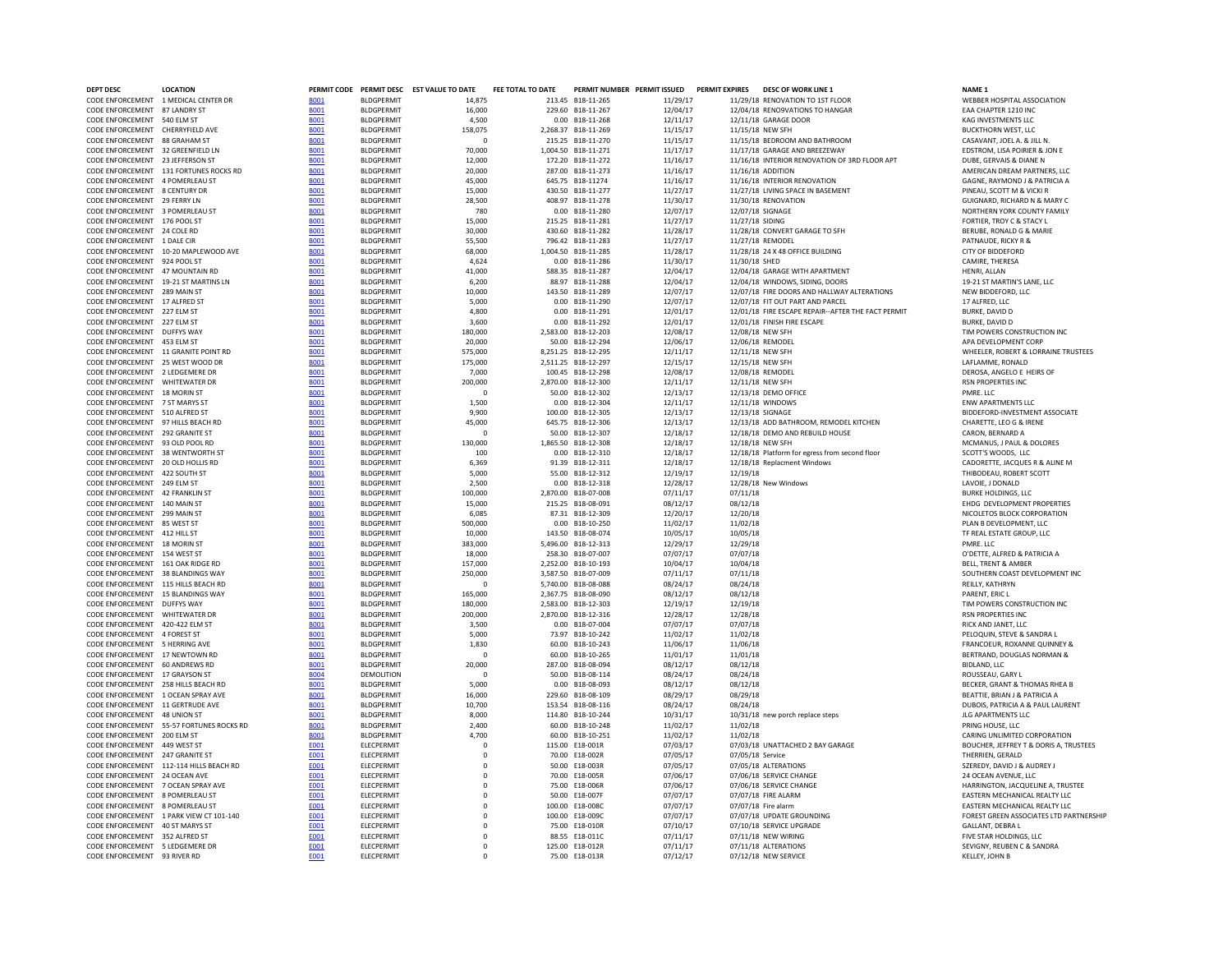| <b>DEPT DESC</b>                      | <b>LOCATION</b>                                  |                     |                   | PERMIT CODE PERMIT DESC EST VALUE TO DATE | FEE TOTAL TO DATE |                 | PERMIT NUMBER PERMIT ISSUED PERMIT EXPIRES |               | <b>DESC OF WORK LINE 1</b> | NAME <sub>1</sub>                 |
|---------------------------------------|--------------------------------------------------|---------------------|-------------------|-------------------------------------------|-------------------|-----------------|--------------------------------------------|---------------|----------------------------|-----------------------------------|
| CODE ENFORCEMENT                      | 205 HILL ST                                      | E001                | <b>ELECPERMIT</b> |                                           |                   | 75.00 E18-014R  | 07/12/17                                   |               | 07/12/18 ALTERATIONS       | LESSARD, RICHARD & JANICE G       |
| CODE ENFORCEMENT 16 PIERSONS LN       |                                                  | <b>E001</b>         | ELECPERMIT        | $\mathbf 0$                               |                   | 336.44 E18-015C | 07/13/17                                   |               | 07/13/18 ALTERATIONS       | PENSCO TRUST CO FBO               |
| CODE ENFORCEMENT 14 HOPE LN           |                                                  | E001                | ELECPERMIT        |                                           | $\mathbf 0$       | 125.00 E18-016R | 07/13/17                                   |               | 07/13/18 ALTERATIONS       | SHEEHAN, DAVID J                  |
|                                       | CODE ENFORCEMENT 32-40 MAIN ST & 44-50 LACONIAST | E001                | ELECPERMIT        |                                           | 0                 | 110.00 E18-017C | 07/18/17                                   |               | 07/18/18 ALTERATIONS       | MILLS AT PEPPERELL LLC THE        |
| CODE ENFORCEMENT 120 SUMMER ST        |                                                  | E001                | <b>ELECPERMIT</b> |                                           | 0                 | 75.00 E18-018R  | 07/17/17                                   |               | 07/17/18 ALTERATIONS       | NOLETTE, DENNIS M                 |
| CODE ENFORCEMENT 20 BENSON RD         |                                                  | <b>E001</b>         | <b>ELECPERMIT</b> |                                           | $\Omega$          | 75.00 E18-019R  | 07/17/17                                   |               | 07/17/18 ALTERATIONS       | ST ONGE, DANIELLE C & PETER R     |
| CODE ENFORCEMENT GUINEA RD            |                                                  | E001                | <b>ELECPERMIT</b> |                                           | $\Omega$          | 265.00 E18-020R | 07/18/17                                   |               | 07/18/18 NEW HOUSE WIRING  | <b>BELANGER, BRIAN</b>            |
| CODE ENFORCEMENT GUINEA RD            |                                                  | E001                | <b>ELECPERMIT</b> |                                           | 0                 | 265.00 E18-021R | 07/18/17                                   |               | 07/18/18 NEW HOUSE WIRING  | <b>BELANGER, BRIAN</b>            |
| CODE ENFORCEMENT 230 MAIN ST          |                                                  | E001                | ELECPERMIT        | $\Omega$                                  |                   | 100.00 E18-022C | 07/25/17                                   |               | 07/25/18 ALTERATIONS       | NEW MORNING BIDDEFORD, LLC        |
| CODE ENFORCEMENT 333 ELM ST           |                                                  | E001                | ELECPERMIT        | $\Omega$                                  |                   | 90.00 E18-023R  | 07/25/17                                   |               | 07/25/18 ALTERATIONS       | PINETTE, CYNTHIA L                |
| CODE ENFORCEMENT 27 MT VERNON ST      |                                                  | E001                | <b>ELECPERMIT</b> | $\mathbf 0$                               |                   | 254.42 E18-024R | 08/02/17                                   |               | 08/02/18 ALTERATIONS       | SKILLMAN, WESTLEY D & SUMMER N    |
| CODE ENFORCEMENT 7 WILLETT ST         |                                                  | E001                | ELECPERMIT        | $\mathbf 0$                               |                   | 385.00 E18-025R | 07/25/17                                   |               | 07/25/18 ALTERATIONS       | GOULETTE, MICHAEL J               |
| CODE ENFORCEMENT 255 GRANITE ST       |                                                  | <b>E001</b>         | ELECPERMIT        | $\circ$                                   |                   | 75.00 E18-026R  | 07/25/17                                   |               | 07/25/18 NEW SERVICE       | MALONEY, MICHAEL J & KATHY        |
| CODE ENFORCEMENT 736 POOL ST          |                                                  | E001                | <b>ELECPERMIT</b> |                                           | $\Omega$          | 75.00 E18-027R  | 07/25/17                                   |               | 07/25/18 ALTERATIONS       | GAUCHER, ERIN C & JEFFREY         |
| CODE ENFORCEMENT 460 ALFRED ST        |                                                  | E001                | <b>ELECPERMIT</b> |                                           | $\Omega$          | 100.00 E18-028C | 08/02/17                                   | 08/02/18 SIGN |                            | TB-JL BIDDEFORD 794, LLC          |
| CODE ENFORCEMENT 85 WEST ST           |                                                  | E001                | <b>ELECPERMIT</b> |                                           | $\mathbf 0$       | 195.00 E18-029R | 07/26/17                                   |               | 07/26/18 NEW CONDO         | PLAN B DEVELOPMENT, LLC           |
| CODE ENFORCEMENT 85 WEST ST           |                                                  | <b>E001</b>         | <b>FLECPERMIT</b> |                                           | $\Omega$          | 195.00 F18-030R | 07/26/17                                   |               | 07/26/18 NEW CONDO         | PLAN B DEVELOPMENT. LLC           |
| CODE ENFORCEMENT                      | 85 WEST ST                                       | E001                | ELECPERMIT        |                                           | $\Omega$          | 195.00 E18-031R | 07/26/17                                   |               | 07/26/18 NEW CONDO         | PLAN B DEVELOPMENT, LLC           |
| CODE ENFORCEMENT                      | 85 WEST ST                                       | E001                | <b>ELECPERMIT</b> | $\mathbf 0$                               |                   | 195.00 E18-032R | 07/26/17                                   |               | 07/26/18 NEW CONDO         | PLAN B DEVELOPMENT, LLC           |
| CODE ENFORCEMENT                      | 85 WEST ST                                       | <b>E001</b>         | <b>ELECPERMIT</b> | $\mathbf 0$                               |                   | 195.00 E18-033R | 07/26/17                                   |               | 07/26/18 NEW CONDO         | PLAN B DEVELOPMENT, LLC           |
| CODE ENFORCEMENT 352 ALFRED ST        |                                                  | <b>E001</b>         | ELECPERMIT        | $\mathbf 0$                               |                   | 150.00 E18-034C | 07/26/17                                   |               | 07/26/18 SERVICE UPGRADE   | FIVE STAR HOLDINGS, LLC           |
| CODE ENFORCEMENT                      | 882 POOL ST                                      | E001                | <b>ELECPERMIT</b> |                                           | $\mathbf 0$       | 215.00 E18-035R | 07/26/17                                   |               | 07/26/18 NEW HOUSE         | JOHNSON, CALEB CONSTRUCTION, LL   |
| CODE ENFORCEMENT 3 GOLDEN AVE         |                                                  | E001                | <b>ELECPERMIT</b> |                                           | 0                 | 75.00 E18-036R  | 07/27/17                                   |               | 07/27/18 ALTERATIONS       | DANYLIK, WILLIAM & MARY           |
| CODE ENFORCEMENT 226 SOUTH ST         |                                                  | E001                | ELECPERMIT        |                                           | 0                 | 75.00 E18-037R  | 07/27/17                                   |               | 07/27/18 UPGRADE SERVICE   | RUNNELLS AVENUE, LLC              |
| CODE ENFORCEMENT                      | 2 WILLETT ST                                     | E001                | ELECPERMIT        |                                           | $\Omega$          | 95.00 F18-038R  | 08/02/17                                   |               | 08/02/18 UPGRADE SERVICE   | MARTEL, DANIEL P                  |
|                                       | CODE ENFORCEMENT 1 YORK ST & 15 YORK ST          | E001                | ELECPERMIT        | $\circ$                                   |                   | 100.00 E18-039C | 08/02/17                                   |               | 08/02/18 ALTERATIONS       | MILLS AT PEPPERELL LLC THE        |
| CODE ENFORCEMENT 28 DUPONT AVE        |                                                  | E001                | ELECPERMIT        | $\circ$                                   |                   | 100.00 E18-040R | 08/02/17                                   |               | 08/02/18 ALTERATIONS       | FLETCHER, BRADLEY M, LIFE ESTATE  |
| CODE ENFORCEMENT 51 STATE ST          |                                                  | <b>E001</b>         | ELECPERMIT        | $\circ$                                   |                   | 75.00 E18-041R  | 08/03/17                                   |               | 08/03/18 ALTERATIONS       | NOLETTE, ALBERT & JOANNE          |
| CODE ENFORCEMENT 412 HILL ST          |                                                  | E001                | ELECPERMIT        | $\mathbf 0$                               |                   | 100.00 E18-042F | 08/04/17                                   |               | 08/04/18 FIRE ALARM        | TF REAL ESTATE GROUP, LLC         |
| CODE ENFORCEMENT 59 JEFFERSON ST      |                                                  | E001                | ELECPERMIT        |                                           | $\mathbf 0$       | 100.00 E18-043R | 08/04/17                                   |               | 08/04/18 UPGRADE SERVICE   | JB PROPERTIES, LLC                |
| CODE ENFORCEMENT 207 HILLS BEACH RD   |                                                  | <b>E001</b>         | ELECPERMIT        |                                           | $\mathbf 0$       | 105.00 E18-044R | 08/07/17                                   |               | 08/07/18 ALTERATIONS       | MARTIN, ELIZABETH M               |
| CODE ENFORCEMENT 7 PARKSIDE DR        |                                                  | E001                | <b>ELECPERMIT</b> |                                           | $\Omega$          | 75.00 E18-045R  | 08/07/17                                   | 08/07/18 POOL |                            | COOK, KRISTIN M                   |
| CODE ENFORCEMENT 108 GUINEA RD        |                                                  | E001                | <b>FIFCPFRMIT</b> |                                           | $\Omega$          | 75.00 F18-046R  | 08/07/17                                   |               | 08/07/18 ALTERATIONS       | WEBBER, JEREMY J & LAURA M        |
| CODE ENFORCEMENT 8 MT VERNON ST       |                                                  | E001                | <b>ELECPERMIT</b> |                                           | $\mathbf 0$       | 400.00 E18-047R | 08/08/17                                   |               | 08/08/18 ALTERATIONS       | HILL STREET APARTMENTS, LLC       |
| CODE ENFORCEMENT 18 FRANKLIN ST       |                                                  | E001                | <b>ELECPERMIT</b> |                                           | $\mathbf 0$       | 100.00 E18-048C | 08/08/17                                   |               | 08/08/18 ALTERATION        | DAC PROPERTIES, LLC               |
| CODE ENFORCEMENT 5 LEDGEMERE DR       |                                                  | E001                | ELECPERMIT        |                                           | $\Omega$          | 75.00 E18-051R  | 08/09/17                                   |               | 08/09/18 NEW SERVICE       | SEVIGNY, REUBEN C & SANDRA        |
| CODE ENFORCEMENT CHERRYFIELD AVE      |                                                  | E001                | <b>ELECPERMIT</b> | $\mathbf 0$                               |                   | 200.00 E18-052R | 08/10/17                                   |               | 08/10/18 NEW HOUSE WIRING  | <b>BUCKTHORN WEST LLC</b>         |
| CODE ENFORCEMENT 35 MAIN ST           |                                                  | E001                | <b>ELECPERMIT</b> | $\mathbf 0$                               |                   | 100.00 E18-053C | 08/23/17                                   |               | 08/23/18 ALTERATIONS       | HURLIN, NICHOLAS E                |
| CODE ENFORCEMENT 1 MEDICAL CENTER DR  |                                                  | <b>E001</b>         | ELECPERMIT        |                                           | 0                 | 100.00 E18-054C | 08/23/17                                   |               | 08/23/18 ALTERATIONS       | WEBBER HOSPITAL ASSOCIATION       |
| CODE ENFORCEMENT 25 HARDING ST        |                                                  |                     | <b>ELECPERMIT</b> |                                           | $\mathbf 0$       | 75.00 E18-055R  | 08/23/17                                   |               | 08/23/18 ALTERATIONS       | PENDLETON, KENNETH T & DENISE S   |
| CODE ENFORCEMENT 134 WEST ST          |                                                  | <b>E001</b><br>E001 | <b>ELECPERMIT</b> |                                           | $\Omega$          | 75.00 E18-056R  | 08/23/17                                   |               | 08/23/18 UPGRADE SERVICE   | <b>KRUEGER, ROLAND E</b>          |
| CODE ENFORCEMENT 30 MEETINGHOUSE RD   |                                                  | E001                | <b>ELECPERMIT</b> |                                           |                   | 85.00 E18-057R  | 08/23/17                                   |               | 08/23/18 ALTERATIONS       | DEUTSCHE BANK NATIONAL TRUST CO   |
|                                       | CODE ENFORCEMENT 79 HILL ST & 54 POOL ST         | E001                | <b>ELECPERMIT</b> |                                           | 0                 | 285.00 E18-058R | 08/23/17                                   |               | 08/23/18 ALTERATIONS       | AUDIE, DAVID & JANE               |
|                                       | CODE ENFORCEMENT 79 HILL ST & 54 POOL ST         | E001                | ELECPERMIT        | $\Omega$                                  | 0                 | 75.00 E18-059R  | 08/23/17                                   |               | 08/23/18 ALTERATIONS       | AUDIE, DAVID & JANE               |
|                                       |                                                  |                     |                   |                                           |                   |                 |                                            |               |                            |                                   |
| CODE ENFORCEMENT 207 WEST ST          |                                                  | E001                | ELECPERMIT        | $\Omega$                                  |                   | 75.00 E18-061R  | 08/23/17                                   |               | 08/23/18 ALTERATIONS       | PAYHEUR, RITA T                   |
| CODE ENFORCEMENT 327 GRANITE ST       |                                                  | <b>E001</b>         | <b>ELECPERMIT</b> | $\mathbf 0$                               |                   | 75.00 E18-062R  | 08/23/17                                   |               | 08/23/18 UPGRADE SERVICE   | HARRIS, MICHAEL P & WENDY         |
| CODE ENFORCEMENT 28 BACON ST          |                                                  | E001                | ELECPERMIT        | 0                                         |                   | 75.00 E18-063R  | 08/23/17                                   |               | 08/23/18 ALTERATIONS       | 28 BACON STREET, LLC              |
| CODE ENFORCEMENT 12 BERRY LN 101      |                                                  | E001                | ELECPERMIT        |                                           | $\mathbf 0$       | 265.00 E18-064R | 08/23/17                                   |               | 08/23/18 NEW WIRING        | GERVAIS DUBE PROPERTIES INC       |
| CODE ENFORCEMENT 12 BERRY LN 102      |                                                  | <b>E001</b>         | ELECPERMIT        | $\mathbf 0$                               |                   | 265.00 E18-065R | 08/23/17                                   |               | 08/23/18 NEW WIRING        | GERVAIS DUBE PROPERTIES INC       |
|                                       | CODE ENFORCEMENT 32-40 MAIN ST & 44-50 LACONIAST | E001                | ELECPERMIT        |                                           | $\Omega$          | 100.00 E18-066C | 08/23/17                                   |               | 08/23/18 ALTERATIONS       | MILLS AT PEPPERELL LLC THE        |
| CODE ENFORCEMENT 5 MIDDLE ST          |                                                  | E001                | <b>FIFCPFRMIT</b> |                                           | $\Omega$          | 230.00 F18-067R | 08/23/17                                   |               | 08/23/18 ALTERATIONS       | <b>BINETTE, MARIE P</b>           |
| CODE ENFORCEMENT 25 GRAHAM ST         |                                                  | E001                | <b>ELECPERMIT</b> |                                           | $\mathbf 0$       | 100.00 E18-068C | 08/23/17                                   |               | 08/23/18 ALTERATIONS       | ROMAN CATHOLIC BISHOP OF PORT     |
| CODE ENFORCEMENT 20-26 POMERLEAU ST   |                                                  | E001                | ELECPERMIT        |                                           | $\mathbf 0$       | 100.00 E18-069C | 08/23/17                                   |               | 08/23/18 ALTERATIONS       | WESTFIELD, INC                    |
| CODE ENFORCEMENT 39 HIGHLAND ST       |                                                  | E001                | <b>ELECPERMIT</b> |                                           | $\mathbf 0$       | 75.00 E18-070R  | 08/23/17                                   |               | 08/23/18 NEW SERVICE       | PETIT FAMILY TRUST                |
| CODE ENFORCEMENT 15 BLANDINGS WAY     |                                                  | E001                | ELECPERMIT        |                                           | $\mathbf 0$       | 200.00 E18-071R | 08/23/17                                   |               | 08/23/18 NEW HOUSE WIRING  | PARENT, ERIC L                    |
| CODE ENFORCEMENT 48-50 HILLS BEACH RD |                                                  | E001                | <b>ELECPERMIT</b> | $\mathbf 0$                               |                   | 100.00 E18-072R | 08/24/17                                   |               | 08/24/18 UPGRADE SERVICE   | FRECHETTE, CONSTANCE A            |
| CODE ENFORCEMENT 314 SOUTH ST         |                                                  | <b>E001</b>         | <b>ELECPERMIT</b> |                                           | 0                 | 0.00 E18-073C   | 08/28/17                                   |               | 08/28/18 PUMP STATION      | CITY OF BIDDEFORD                 |
| CODE ENFORCEMENT 11 RED OAK LN        |                                                  | E001                | <b>ELECPERMIT</b> |                                           | 0                 | 125.00 E18-074R | 08/28/17                                   |               | 08/28/18 TEMP SERVICE      | NERBONNE, LORI E.                 |
| CODE ENFORCEMENT 11 RED OAK IN        |                                                  | E001                | <b>ELECPERMIT</b> |                                           | $\Omega$          | 75.00 F18-075R  | 08/28/17                                   |               | 08/28/18 ALTERATIONS       | NERBONNE, LORI E.                 |
| CODE ENFORCEMENT 9 IUNIPER IN         |                                                  | E001                | ELECPERMIT        |                                           | $\Omega$          | 395.20 F18-076R | 08/29/17                                   |               | 08/29/18 NFW HOUSE WIRING  | CAREW. WILLIAM                    |
| CODE ENFORCEMENT 39 GREEN ST          |                                                  | E001                | <b>ELECPERMIT</b> |                                           | 0                 | 75.00 E18-077R  | 08/30/17                                   |               | 08/30/18 ALTERATIONS       | ROBITAILLE, EUGENE A & GLORIA G   |
| CODE ENFORCEMENT 30 WEST COLE RD      |                                                  | E001                | ELECPERMIT        | $\Omega$                                  |                   | 150.00 E18-078C | 08/30/17                                   |               | 08/30/18 ALTERATIONS       | PHYSICIANS REALTY GROUP LLC       |
| CODE ENFORCEMENT                      | 10 POMERLEAU ST                                  | E001                | ELECPERMIT        | $\Omega$                                  |                   | 100.00 E18-079C | 08/30/17                                   |               | 08/30/18 ALTERATIONS       | <b>D &amp; S PROPERTIES LLC</b>   |
| <b>CODE ENFORCEMENT</b>               | 20 CHANNEL COVE LN                               | <b>E001</b>         | ELECPERMIT        | $\mathbf 0$                               |                   | 240.00 E18-080R | 08/31/17                                   |               | 08/31/18 NEW HOUSE WIRING  | 20 CHANNEL COVE LANE. LLC         |
| CODE ENFORCEMENT                      | 32-40 MAIN ST & 44-50 LACONIAST                  | E001                | ELECPERMIT        | $\circ$                                   |                   | 210.00 E18-081C | 08/31/17                                   |               | 08/31/18 ALTERATIONS       | MILLS AT PEPPERELL LLC THE        |
|                                       | CODE ENFORCEMENT 32-40 MAIN ST & 44-50 LACONIAST | <b>E001</b>         | <b>ELECPERMIT</b> |                                           | $\Omega$          | 470.00 E18-082C | 08/31/17                                   |               | 08/31/18 ALTERATIONS       | MILLS AT PEPPERELL LLC THE        |
| CODE ENFORCEMENT 27 WASHINGTON ST     |                                                  | E001                | <b>ELECPERMIT</b> |                                           | $\Omega$          | 185.00 E18-083C | 08/31/17                                   |               | 08/31/18 ALTERATIONS       | <b>BIDDEFORD POST OFFICE, LLC</b> |
| CODE ENFORCEMENT 135 HILL ST          |                                                  | E001                | <b>ELECPERMIT</b> |                                           | $\Omega$          | 75.00 E18-084R  | 09/07/17                                   |               | 09/07/18 UPGRADE SERVICE   | ELLIOTT, AMBER R                  |
| CODE ENFORCEMENT 28 DUPONT AVE        |                                                  | E001                | <b>ELECPERMIT</b> |                                           | $\mathbf 0$       | 170.00 E18-085R | 09/07/17                                   |               | 09/07/18 ALTERATIONS       | FLETCHER, BRADLEY M. LIFE ESTATE  |
|                                       | CODE ENFORCEMENT 50 BIDDEFORD GATEWAY PLAZA      | F001                | <b>FLECPERMIT</b> |                                           | $\Omega$          | 100.00 F18-086C | 09/07/17                                   |               | 09/07/18 ALTERATIONS       | HD DEVELOPMENT OF MARYLAND IN     |
| CODE ENFORCEMENT 10 KING ST           |                                                  | E001                | <b>ELECPERMIT</b> |                                           | $\Omega$          | 135.00 E18-088R | 09/07/17                                   |               | 09/07/18 ALTERATIONS       | VENTURA VENTURES APARTMENTS, L    |
| CODE ENFORCEMENT 2 STONE ST           |                                                  | E001                | <b>ELECPERMIT</b> | $\mathbf 0$                               |                   | 100.00 E18-089C | 09/07/17                                   |               | 09/07/18 ALTERATIONS       | YORK COUNTY COMMUNITY ACTION      |
| CODE ENFORCEMENT 8 DUSTY ACRES        |                                                  | E001                | ELECPERMIT        | 0                                         |                   | 250.00 E18-090R | 09/07/17                                   |               | 09/07/18 ALTERATIONS       | BUCHANAN, MICHAEL                 |
| CODE ENFORCEMENT 2 STONE ST           |                                                  | E001                | ELECPERMIT        | $\mathbf 0$                               |                   | 100.00 E18-091C | 09/07/17                                   |               | 09/07/18 ALTERATIONS       | YORK COUNTY COMMUNITY ACTION      |
| CODE ENFORCEMENT 1 SCADLOCK MILL RD   |                                                  | E001                | <b>ELECPERMIT</b> | $\Omega$                                  |                   | 75.00 E18-092R  | 09/11/17                                   |               | 09/11/18 NEW HOME          | FILGATE, ROBERT M & JANETH A      |
| CODE ENFORCEMENT 12 DUPONT AVE        |                                                  | <b>F001</b>         | <b>ELECPERMIT</b> | $\Omega$                                  |                   | 75.00 E18-093R  | 09/07/17                                   |               | 09/07/18 UPGRADE SERVICE   | PERRY, DANA A SR                  |
|                                       |                                                  |                     |                   |                                           |                   |                 |                                            |               |                            |                                   |

NEW MORNING BIDDEFORD, LLC<br>PINETTE, CYNTHIA L SKILLMAN, WESTLEY D & SUMMER N<br>GOULETTE, MICHAEL J JOHNSON, CALEB CONSTRUCTION, LLC<br>DANYLIK, WILLIAM & MARY FLETCHER, BRADLEY M, LIFE ESTATE<br>NOLETTE, ALBERT & JOANNE WEBBER, JEREMY J & LAURA M<br>HILL STREET APARTMENTS, LLC SEVIGNY, REUBEN C & SANDRA<br>BUCKTHORN WEST LLC PENDLETON, KENNETH T & DENISE S<br>KRUEGER, ROLAND E DEUTSCHE BANK NATIONAL TRUST CO.<br>AUDIE, DAVID & JANE GERVAIS DUBE PROPERTIES INC<br>GERVAIS DUBE PROPERTIES INC ROMAN CATHOLIC BISHOP OF PORT<br>WESTFIELD, INC FLETCHER, BRADLEY M, LIFE ESTATE<br>HD DEVELOPMENT OF MARYLAND INC VENTURA VENTURES APARTMENTS, LLC YORK COUNTY COMMUNITY ACTION<br>BUCHANAN, MICHAEL YORK COUNTY COMMUNITY ACTION<br>FILGATE, ROBERT M & JANETH A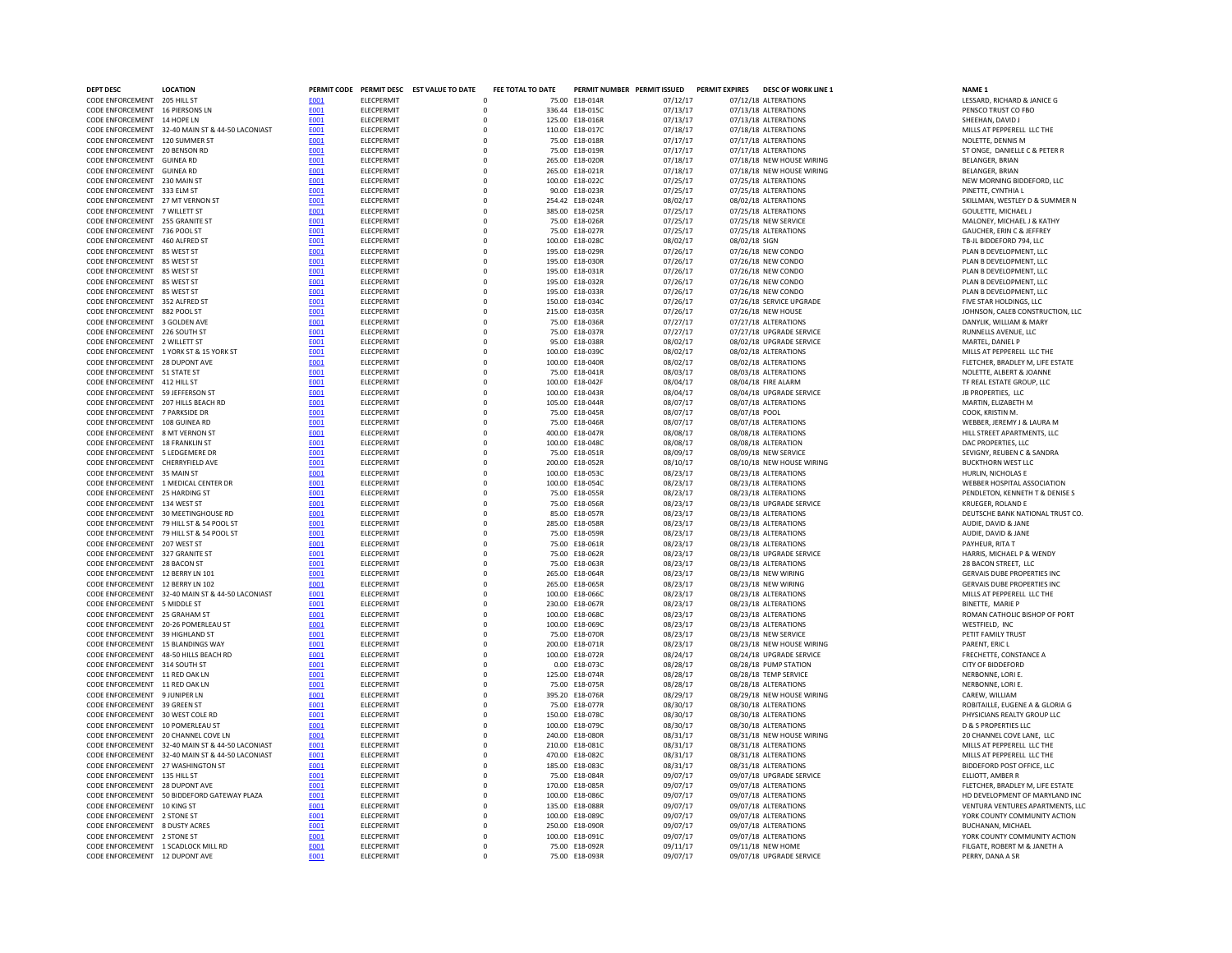| DEPT DESC                                                             | <b>LOCATION</b>                                  |                     |                          | PERMIT CODE PERMIT DESC EST VALUE TO DATE | FEE TOTAL TO DATE       |                                    | PERMIT NUMBER PERMIT ISSUED | PERMIT EXPIRES | <b>DESC OF WORK LINE 1</b>                        | NAME <sub>1</sub>                                           |
|-----------------------------------------------------------------------|--------------------------------------------------|---------------------|--------------------------|-------------------------------------------|-------------------------|------------------------------------|-----------------------------|----------------|---------------------------------------------------|-------------------------------------------------------------|
| CODE ENFORCEMENT 4-6 CLIFFORD ST                                      |                                                  | E001                | ELECPERMIT               |                                           | $\Omega$                | 75.00 E18-094R                     | 09/07/17                    |                | 09/07/18 ALTERATIONS                              | DELLA & MANGO LLC                                           |
| CODE ENFORCEMENT 464 ELM ST                                           |                                                  | E001                | ELECPERMIT               |                                           | $\Omega$                | 100.00 E18-095C                    | 09/11/17                    |                | 09/11/18 ALTERATIONS                              | T & M PROPERTIES LLC                                        |
| CODE ENFORCEMENT 187 HILLS BEACH RD                                   |                                                  | E001                | ELECPERMIT               |                                           | $\mathsf{O}$            | 75.00 E18-096R                     | 09/11/17                    |                | 09/11/18 TEMP SERVICE                             | HATCH, MARY & THOMAS                                        |
| CODE ENFORCEMENT 33 ROUND HILL ST                                     |                                                  | E001                | ELECPERMIT               |                                           | $\mathbf 0$             | 75.00 E18-097r                     | 09/11/17                    |                | 09/11/18 ALTERATIONS                              | DOIRON, DAVID G & LALLY, COLLE                              |
| CODE ENFORCEMENT 111 ELM ST                                           |                                                  | E001                | ELECPERMIT               |                                           | 0                       | 100.00 E18-098C                    | 09/11/17                    |                | 09/11/18 ALTERATIONS                              | ROWELL, LLC                                                 |
| CODE ENFORCEMENT 135 POOL ST                                          |                                                  | <b>E001</b>         | ELECPERMIT               |                                           | $\mathbf 0$             | 275.00 E18-099C                    | 09/12/17                    |                | 09/12/18 ALTERATIONS                              | WELLS FARGO BANK, NA                                        |
| CODE ENFORCEMENT 12 LINCOLN ST                                        |                                                  | <b>E001</b>         | ELECPERMIT               |                                           | $\mathbf 0$             | 100.00 E18-100C                    | 09/12/17                    |                | 09/12/18 ALTERATIONS                              | 23 LINCOLN STREET. LLC                                      |
| CODE ENFORCEMENT 460 ALFRED ST                                        |                                                  | E001                | ELECPERMIT               |                                           | $\mathbf 0$             | 130.00 E18-101C                    | 09/12/17                    | 09/12/18 SIGNS |                                                   | TB-JL BIDDEFORD 794, LLC                                    |
| CODE ENFORCEMENT 149 WEST ST                                          |                                                  | <b>F001</b>         | <b>FLECPERMIT</b>        |                                           | $\Omega$                | 75.00 F18-102R                     | 09/12/17                    |                | 09/12/18 ALTERATIONS                              | 149 WEST STREET REALTY TRUST                                |
| CODE ENFORCEMENT 4 SCADLOCK MILL RD                                   |                                                  | <b>F001</b>         | <b>FLECPERMIT</b>        |                                           | $\Omega$                | 75.00 F18-103R                     | 09/13/17                    |                | 09/13/18 ALTERATIONS                              | MINIUTTI, PATRICK M & ALINE M                               |
| CODE ENFORCEMENT 122 PROSPECT ST                                      |                                                  | E001                | ELECPERMIT               |                                           | $\mathbf 0$             | 75.00 E18-104R                     | 09/13/17                    |                | 09/13/18 UPGRADE SERVICE                          | JOLIN, PATRICIA A                                           |
| CODE ENFORCEMENT 17 ALFRED ST                                         |                                                  | E001                | ELECPERMIT               |                                           | $\mathbf 0$<br>$\Omega$ | 100.00 E18-105C                    | 09/13/17                    |                | 09/13/18 ALTERATIONS                              | 17 ALFRED, LLC                                              |
| CODE ENFORCEMENT 96 HILLS BEACH RD<br>CODE ENFORCEMENT 42 FRANKLIN ST |                                                  | <b>E001</b><br>E001 | ELECPERMIT<br>ELECPERMIT |                                           | $\circ$                 | 250.00 E18-106R<br>320.00 E18-107C | 09/13/17<br>09/13/17        |                | 09/13/18 NEW HOUSE WIRING<br>09/13/18 ALTERATIONS | MULVIHILL, THOMAS A & EILEEN:<br><b>BURKE HOLDINGS, LLC</b> |
| CODE ENFORCEMENT 140 MAIN ST                                          |                                                  | E001                | ELECPERMIT               |                                           | $\mathsf{O}\xspace$     | 100.00 E18-108C                    | 09/18/17                    |                | 09/18/18 ALTERATIONS                              | EHDG DEVELOPMENT PROPERTIE                                  |
| CODE ENFORCEMENT 9 BLANDINGS WAY                                      |                                                  | E001                | ELECPERMIT               |                                           | $\mathbf 0$             | 75.00 E18-109R                     | 09/18/17                    |                | 09/18/18 SERVICE                                  | K&S DEVELOPMENT, INC                                        |
| CODE ENFORCEMENT 196 ELM ST                                           |                                                  | <b>E001</b>         | ELECPERMIT               |                                           | $\mathbf 0$             | 80.00 F18-110R                     | 09/18/17                    |                | 09/18/18 UPGRADE SERVICE                          | DJM ENTERPRISES. LLC                                        |
| CODE ENFORCEMENT 11 BURNIE WAY                                        |                                                  | E001                | ELECPERMIT               |                                           | $\Omega$                | 75.00 F18-111R                     | 09/18/17                    |                | 09/18/18 NEW SERVICE                              | HAMILTON, THOMAS A & SUSAN                                  |
| CODE ENFORCEMENT 638 ELM ST                                           |                                                  | E001                | ELECPERMIT               |                                           | $\mathbf 0$             | 100.00 E18-112C                    | 09/18/17                    |                | 09/18/18 ALTERATIONS                              | <b>S &amp; D ENTERPRISES</b>                                |
| CODE ENFORCEMENT 17 COMMODORE DR                                      |                                                  | E001                | ELECPERMIT               |                                           | $\mathbf 0$             | 125.00 E18-113R                    | 09/19/17                    |                | 09/19/18 ADD GARAGE                               | GAGNE, DON & DEBORA                                         |
| CODE ENFORCEMENT 142 CLEAVES ST                                       |                                                  | E001                | ELECPERMIT               |                                           | $\circ$                 | 80.00 E18-114R                     | 09/19/17                    |                | 09/19/18 UPGRADE SERVICE                          | MELLO, MARCO E                                              |
| CODE ENFORCEMENT 3 NEPTUNE LN                                         |                                                  | E001                | <b>ELECPERMIT</b>        |                                           | $\mathbf 0$<br>255.00   | E18-116R                           | 09/21/17                    |                | 09/21/18 ALTERATIONS                              | STEVENSON, HELEN R. & FRANK E                               |
| CODE ENFORCEMENT 103 OLD POOL RD                                      |                                                  | E001                | ELECPERMIT               |                                           | $\mathsf{O}\xspace$     | 100.00 E18-117R                    | 09/21/17                    |                | 09/21/18 UPGRADE SERVICE                          | HARTFORD, HEATHER M & MICH/                                 |
| CODE ENFORCEMENT                                                      | 38 BLANDINGS WAY                                 | <b>E001</b>         | ELECPERMIT               |                                           | $\mathbf 0$             | 240.00 E18-118R                    | 09/21/17                    |                | 09/21/18 NEW HOUSE WIRING                         | SOUTHERN COAST DEVELOPMENT                                  |
| CODE ENFORCEMENT                                                      | 256 HILLS BEACH RD                               | E001                | <b>ELECPERMIT</b>        |                                           | $\mathbf 0$             | 100.00 E18-119R                    | 09/21/17                    |                | 09/21/18 UPGRADE SERVICE                          | URBAN, PETER & JENNIFER                                     |
| CODE ENFORCEMENT 27 MCKENNEY DR                                       |                                                  | E001                | <b>ELECPERMIT</b>        |                                           | $\mathbf 0$             | 75.00 E18-120R                     | 09/25/17                    |                | 09/25/18 UPGRADE SERVICE                          | K&S DEVELOPMENT. INC                                        |
| CODE ENFORCEMENT                                                      | 84 HIGH ST                                       | E001                | <b>FIFCPERMIT</b>        |                                           | $\Omega$                | 120.00 F18-121C                    | 09/25/17                    |                | 09/25/18 ALTERATIONS                              | FATON. PHILIP B & KIMBERLY                                  |
| CODE ENFORCEMENT                                                      | 380 WEST ST                                      | E001                | <b>FIFCPERMIT</b>        |                                           | $\Omega$                | 100.00 F18-122R                    | 09/25/17                    |                | 09/25/18 SERVICE UPGRADE                          | CHAPLIN, STODDARD F IR & SHEIL                              |
| CODE ENFORCEMENT 7 FIRST ST                                           |                                                  | E001                | ELECPERMIT               |                                           | $\mathbf 0$             | 0.00 E18-123R                      | 09/25/17                    |                | 09/25/18 NEW HOUSE WIRING                         | <b>BUTTRICK, CAROLIN</b>                                    |
| CODE ENFORCEMENT 401 MARINER WAY 4                                    |                                                  | E001                | ELECPERMIT               |                                           | $\mathbf 0$             | 150.00 E18-124C                    | 09/26/17                    |                | 09/26/18 ALTERATIONS                              | DSM MB II LLC                                               |
| CODE ENFORCEMENT 16 CHADWICK PL                                       |                                                  | <b>E001</b>         | <b>FIFCPERMIT</b>        |                                           | $\Omega$                | 95.00 E18-125R                     | 09/27/17                    |                | 09/27/18 ALTERATIONS                              | HAMMOND, JOSEPH W & LISA R                                  |
| CODE ENFORCEMENT 227 ELM ST                                           |                                                  | E001                | ELECPERMIT               |                                           | $\mathbf 0$             | 105.00 E18-126R                    | 09/27/17                    |                | 09/27/18 ALTERATIONS                              | BURKE, DAVID D                                              |
| CODE ENFORCEMENT 610 ELM ST                                           |                                                  | E001                | ELECPERMIT               |                                           | $\mathbf 0$             | 115.00 E18-127C                    | 09/27/17                    |                | 09/27/18 ALTERATIONS                              | OSTERMAN PROPANE, LLC                                       |
| CODE ENFORCEMENT 443 MAIN ST                                          |                                                  | E001                | ELECPERMIT               |                                           | $\mathbf 0$             | 100.00 E18-128C                    | 09/28/17                    |                | 09/28/18 ALTERATIONS                              | TREMBLAY, MARCEL J INC                                      |
| CODE ENFORCEMENT 49 MYRTLE ST                                         |                                                  | <b>E001</b>         | ELECPERMIT               |                                           | $\Omega$                | 125.00 E18-129C                    | 09/28/17                    |                | 09/28/18 ALTERATIONS                              | MORROW, ANDREW S                                            |
| CODE ENFORCEMENT 430 MARINER WAY 1                                    |                                                  | E001                | <b>FIFCPFRMIT</b>        |                                           | $\Omega$                | 140.00 F18-131C                    | 10/02/17                    |                | 10/02/18 ALTERATIONS                              | TARGET CORPORATION T-2166                                   |
| CODE ENFORCEMENT 352 ALFRED ST                                        |                                                  | E001                | ELECPERMIT               |                                           | $\mathbf 0$             | 100.00 E18-133C                    | 10/03/17                    |                | 10/03/18 SECURITY                                 | FIVE STAR HOLDINGS, LLC                                     |
| CODE ENFORCEMENT 13 WILDBROOK DR                                      |                                                  | E001                | ELECPERMIT               |                                           | $\mathbf 0$             | 75.00 E18-134R                     | 10/05/17                    |                | 10/05/18 NEW GENERATOR                            | FROTHINGHAM, RUSSELL A &                                    |
| CODE ENFORCEMENT WEST ST                                              |                                                  | E001                | ELECPERMIT               |                                           | $\circ$                 | 263.00 E18-137R                    | 10/10/17                    |                | 10/10/18 NEW HOUSE WIRING                         | BELANGER, CONRAD A & ADELINE                                |
| CODE ENFORCEMENT 9 PORTER ST                                          |                                                  | E001                | ELECPERMIT               |                                           | $\mathbf 0$             | 75.00 E18-138R                     | 10/10/17                    |                | 10/10/18 ALTERATIONS                              | DESCHAMBEAULT, SUSAN A                                      |
| CODE ENFORCEMENT 11 LEDGEMERE DR                                      |                                                  | E001                | ELECPERMIT               |                                           | 0                       | 86.00 E18-140R                     | 10/10/17                    |                | 10/10/18 ALTERATIONS                              | MADOR, PETER J                                              |
| CODE ENFORCEMENT 460 ALFRED ST                                        |                                                  | <b>E001</b>         | ELECPERMIT               |                                           | 0                       | 100.00 E18-141C                    | 10/10/17                    |                | 10/10/18 BURGLAR ALARM                            | TB-JL BIDDEFORD 794, LLC                                    |
| CODE ENFORCEMENT 339 GRANITE ST                                       |                                                  | E001                | ELECPERMIT               |                                           | $\mathbf 0$             | 75.00 E18-142R                     | 10/11/17                    |                | 10/11/18 ALTERATIONS                              | STRILIGAS, JOANNE C                                         |
| CODE ENFORCEMENT 166 WEST ST                                          |                                                  | E001                | ELECPERMIT               |                                           | $\mathbf 0$             | 330.00 E18-143R                    | 10/11/17                    |                | 10/11/18 NEW HOUSE WIRING                         | MORISSETTE, MARY K. HEIRS OF                                |
|                                                                       | CODE ENFORCEMENT 72 LESTER B ORCUTT BLVD         | <b>E001</b>         | ELECPERMIT               |                                           | $\mathbf 0$             | 307.91 E18-144R                    | 10/12/17                    |                | 10/12/18 NEW HOUSE WIRING                         | WILLIAMS, DAVID                                             |
| CODE ENFORCEMENT 460 ALERED ST                                        |                                                  | <b>F001</b>         | <b>FIFCPERMIT</b>        |                                           | $\Omega$                | 130.00 F18-145C                    | 10/12/17                    | 10/12/18 SIGNS |                                                   | TB-IL BIDDEFORD 794. LLC                                    |
| CODE ENFORCEMENT 17 ALFRED ST                                         |                                                  | E001                | ELECPERMIT               |                                           | $\mathbf 0$             | 405.00 E18-146C                    | 10/16/17                    |                | 10/16/18 ALTERATIONS                              | 17 ALFRED, LLC                                              |
|                                                                       | CODE ENFORCEMENT 114 MILE STRETCH RD             | E001                | ELECPERMIT               |                                           | $\mathbf 0$             | 90.00 E18-147R                     | 10/16/17                    |                | 10/16/18 ALTERATIONS                              | CALDWELL, CIEL R TRUSTEE                                    |
| CODE ENFORCEMENT 394 HILL ST<br>CODE ENFORCEMENT 161 OAK RIDGE RD     |                                                  | <b>E001</b>         | ELECPERMIT<br>ELECPERMIT |                                           | $\mathbf 0$<br>$\circ$  | 0.00 E18-148C<br>200.00 E18-149R   | 10/16/17<br>10/16/17        |                | 10/16/18 ALTERATIONS<br>10/16/18 NEW HOUSE WIRING | 394 HILL, LLC<br>BELL, TRENT & AMBER                        |
|                                                                       |                                                  | <b>E001</b>         |                          |                                           | $\mathbf 0$             |                                    |                             |                |                                                   |                                                             |
| CODE ENFORCEMENT 96 BRADBURY ST<br>CODE ENFORCEMENT 105 ALFRED ST     |                                                  | E001<br>E001        | ELECPERMIT<br>ELECPERMIT |                                           | $\mathbf 0$             | 85.00 E18-150R<br>100.00 E18-151C  | 10/16/17<br>10/16/17        |                | 10/16/18 ALTERATIONS<br>10/16/18 ALTERATIONS      | COPELAND, VIRGINIA<br>CRESSEY, GARY A                       |
| CODE ENFORCEMENT 11 BURNIE WAY                                        |                                                  | <b>E001</b>         | ELECPERMIT               |                                           | $\Omega$                | 159.25 F18-152R                    | 10/16/17                    |                | 10/16/18 ALTERATIONS                              | HAMILTON, THOMAS A & SUSAN                                  |
|                                                                       | CODE ENFORCEMENT 7 LESTER B ORCUTT BLVD          | E001                | ELECPERMIT               |                                           | $\Omega$                | 316.00 F18-153R                    | 10/16/17                    |                | 10/16/18 NEW HOUSE WIRING                         | OSBORN, JOHN & SHREVE, ANITA                                |
| CODE ENFORCEMENT 21-23 OAK ST                                         |                                                  | E001                | <b>ELECPERMIT</b>        |                                           | $\mathbf 0$             | 125.00 E18-154R                    | 10/19/17                    |                | 10/19/18 UPGRADE SERVICE                          | KING, JAMES W JR HEIRS OF                                   |
| CODE ENFORCEMENT 15 RED OAK LN                                        |                                                  | E001                | ELECPERMIT               |                                           | $\mathbf 0$             | 227.00 E18-155R                    | 10/19/17                    |                | 10/19/18 NEW HOUSE WIRING                         | BULETTE, JEFFREY R.                                         |
|                                                                       | CODE ENFORCEMENT 1 YORK ST & 15 YORK ST          | E001                | ELECPERMIT               |                                           | $\circ$                 | 431.48 E18-155C                    | 10/19/17                    |                | 10/19/18 ALTERATIONS                              | MILLS AT PEPPERELL LLC THE                                  |
| CODE ENFORCEMENT                                                      | 32-40 MAIN ST & 44-50 LACONIAST                  | E001                | <b>ELECPERMIT</b>        |                                           | $\mathbf 0$             | 247.45 E18-157C                    | 10/19/17                    |                | 10/19/18 ALTERATIONS                              | MILLS AT PEPPERELL LLC THE                                  |
| CODE ENFORCEMENT                                                      | 32-40 MAIN ST & 44-50 LACONIAST                  | E001                | ELECPERMIT               |                                           | $\mathsf{O}\xspace$     | 176.50 E18-158C                    | 10/19/17                    |                | 10/19/18 ALTERATIONS                              | MILLS AT PEPPERELL LLC THE                                  |
| CODE ENFORCEMENT                                                      | 32-40 MAIN ST & 44-50 LACONIAST                  | <b>E001</b>         | ELECPERMIT               |                                           | $\mathbf 0$             | 123.87 E18-159C                    | 10/19/17                    |                | 10/19/18 ALTERATIONS                              | MILLS AT PEPPERELL LLC THE                                  |
|                                                                       | CODE ENFORCEMENT 161 FORTUNES ROCKS RD           | E001                | <b>ELECPERMIT</b>        |                                           | $\mathbf 0$             | 150.00 E18-160R                    | 10/19/17                    |                | 10/19/18 ALTERATIONS                              | FRISCH. JILL O. TRUSTEE                                     |
| CODE ENFORCEMENT                                                      | 140 MAIN ST                                      | E001                | <b>ELECPERMIT</b>        |                                           | $\mathbf 0$             | 100.00 E18-161C                    | 10/23/17                    |                | 10/23/18 ALTERATIONS                              | EHDG DEVELOPMENT PROPERTIE                                  |
| CODE ENFORCEMENT 20 CHANNEL COVE LN                                   |                                                  | <b>E001</b>         | <b>ELECPERMIT</b>        |                                           | $\mathbf 0$             | 75.00 E18-162R                     | 10/23/17                    |                | 10/23/18 ALTERATIONS                              | 20 CHANNEL COVE LANE, LLC                                   |
| CODE ENFORCEMENT 27-81 RAYMOND ST                                     |                                                  | <b>E001</b>         | <b>FIFCPERMIT</b>        |                                           | $\Omega$                | 165.00 F18-163R                    | 10/23/17                    |                | 10/23/18 UPGARDE SERVICE                          | BERRY PARK APARTMENTS. LLC                                  |
| CODE ENFORCEMENT 27-81 RAYMOND ST                                     |                                                  | E001                | ELECPERMIT               |                                           | $\mathbf 0$             | 165.00 E18-164R                    | 10/23/17                    |                | 10/23/18 UPGRADE SERVICE                          | BERRY PARK APARTMENTS, LLC                                  |
| CODE ENFORCEMENT 30 GREENFIELD LN                                     |                                                  | E001                | ELECPERMIT               |                                           | $\mathbf 0$             | 100.00 E18-165R                    | 10/23/17                    |                | 10/23/18 UPGRADE SERVICE                          | PENDERGRASS, DARRELL M &                                    |
| CODE ENFORCEMENT 21 SKY HARBOR DR                                     |                                                  | E001                | ELECPERMIT               |                                           | $\mathbf 0$             | 125.00 E18-166R                    | 10/23/17                    |                | 10/23/18 ALTERATIONS                              | DODGE, DONALD D &                                           |
| CODE ENFORCEMENT 35 MAIN ST                                           |                                                  | <b>E001</b>         | ELECPERMIT               |                                           | $\mathbf 0$             | 240.00 E18-167R                    | 10/23/17                    |                | 10/23/18 ALTERATIONS                              | HURLIN, NICHOLAS E                                          |
| CODE ENFORCEMENT 10 BERRY LN 101                                      |                                                  | E001                | ELECPERMIT               |                                           | $\mathbf 0$             | 75.00 E18-168R                     | 10/24/17                    |                | 10/24/18 ALTERATIONS                              | GERVAIS DUBE PROPERTIES INC                                 |
| CODE ENFORCEMENT 75 HILLS BEACH RD                                    |                                                  | <b>E001</b>         | ELECPERMIT               |                                           | $\mathbf 0$             | 170.00 E18-169R                    | 10/25/17                    |                | 10/25/18 ALTERATIONS                              | STEPHENS-BURKE, SHERYL L &                                  |
| CODE ENFORCEMENT 35 MAIN ST                                           |                                                  | <b>E001</b>         | <b>FIFCPFRMIT</b>        |                                           | $\Omega$                | 100.00 E18-170C                    | 10/25/17                    |                | 10/25/18 ALTERATIONS                              | HURLIN, NICHOLAS E                                          |
| CODE ENFORCEMENT 8 THIRD ST                                           |                                                  | E001                | <b>FI FCPFRMIT</b>       |                                           | $\Omega$                | 75.00 F18-171R                     | 10/25/17                    |                | 10/25/18 HOUSE GENERATOR                          | FERRICK, JOSEPH D & AUDREY C                                |
| CODE ENFORCEMENT 174 HILLS BEACH RD                                   |                                                  | E001                | ELECPERMIT               |                                           | $\mathbf 0$             | 135.00 E18-172R                    | 10/26/17                    |                | 10/26/18 ALTERATIONS                              | <b>SEAPORT REALTY TRUST</b>                                 |
| CODE ENFORCEMENT 400 WEST ST                                          |                                                  | E001                | ELECPERMIT               |                                           | $\mathbf 0$             | 195.00 E18-173R                    | 10/26/17                    |                | 10/26/18 NEW HOUSE WIRING                         | DAVIS, SETH M. & WAKLEY, ALEXA                              |
|                                                                       | CODE ENFORCEMENT 32-40 MAIN ST & 44-50 LACONIAST | E001                | <b>FI FCPFRMIT</b>       |                                           | $\Omega$                | 261.00 E18-174C                    | 10/26/17                    |                | 10/26/18 ALTERATIONS                              | MILLS AT PEPPERELL LLC THE                                  |
| CODE ENFORCEMENT 22-26 ST MARYS ST                                    |                                                  | E001                | ELECPERMIT               |                                           |                         | 0.00 E18-175R                      | 10/30/17                    |                | 10/30/18 ALTERATIONS                              | ELIE, HENRY R & LAURETTA M                                  |

DOIRON, DAVID G & LALLY, COLLEEN K<br>ROWELL, LLC 149 WEST STREET REALTY TRUST MINIUTTI, PATRICK M & ALINE M<br>JOLIN, PATRICIA A MULVIHILL, THOMAS A & EILEEN S<br>BURKE HOLDINGS, LLC EHDG DEVELOPMENT PROPERTIES<br>K&S DEVELOPMENT, INC CONDENTIES HAVEN IN BURNIE WAS LIKED FOR SUSAN WEYAND<br>S & D ENTERPRISES CODE ENFORCEMENT 103 OLD POOL RD [E001](http://enterprisev3:55000/_layouts/15/DashboardMunisV6.3/PassThru.aspx?-E=fNfXFWjshhcIaeTV9OsFBiFKw5YGj3b9LhVRuetGY5s=&) ELECPERMIT 0 100.00 E18-117R 09/21/17 09/21/18 UPGRADE SERVICE HARTFORD, HEATHER M & MICHAEL PIETER SOUTHERN COAST DEVELOPMENT INC<br>URBAN. PETER & JENNIFER CHAPLIN, STODDARD E JR & SHEILA F<br>BUTTRICK, CAROLIN TARGET CORPORATION T-2166<br>FIVE STAR HOLDINGS, LLC BELANGER, CONRAD A & ADELINE M<br>DESCHAMBEAULT, SUSAN A MORISSETTE, MARY K. HEIRS OF<br>WILLIAMS, DAVID HAMILTON, THOMAS A & SUSAN WEYAND OSBORN, JOHN & SHREVE, ANITA<br>KING, JAMES W JR HEIRS OF CODE ENFORCEMENT 140 MAIN STEPS EN DEPERTIES<br>THE DEVELOPMENT PROPERTIES<br>20 CHANNEL COVE LANE. LLC GERVAIS DUBE PROPERTIES INC<br>STEPHENS-BURKE, SHERYL L & FERRICK, JOSEPH D & AUDREY C<br>SEAPORT REALTY TRUST DAVIS, SETH M. & WAKLEY, ALEXA A.<br>MILLS AT PEPPERELL LLC THE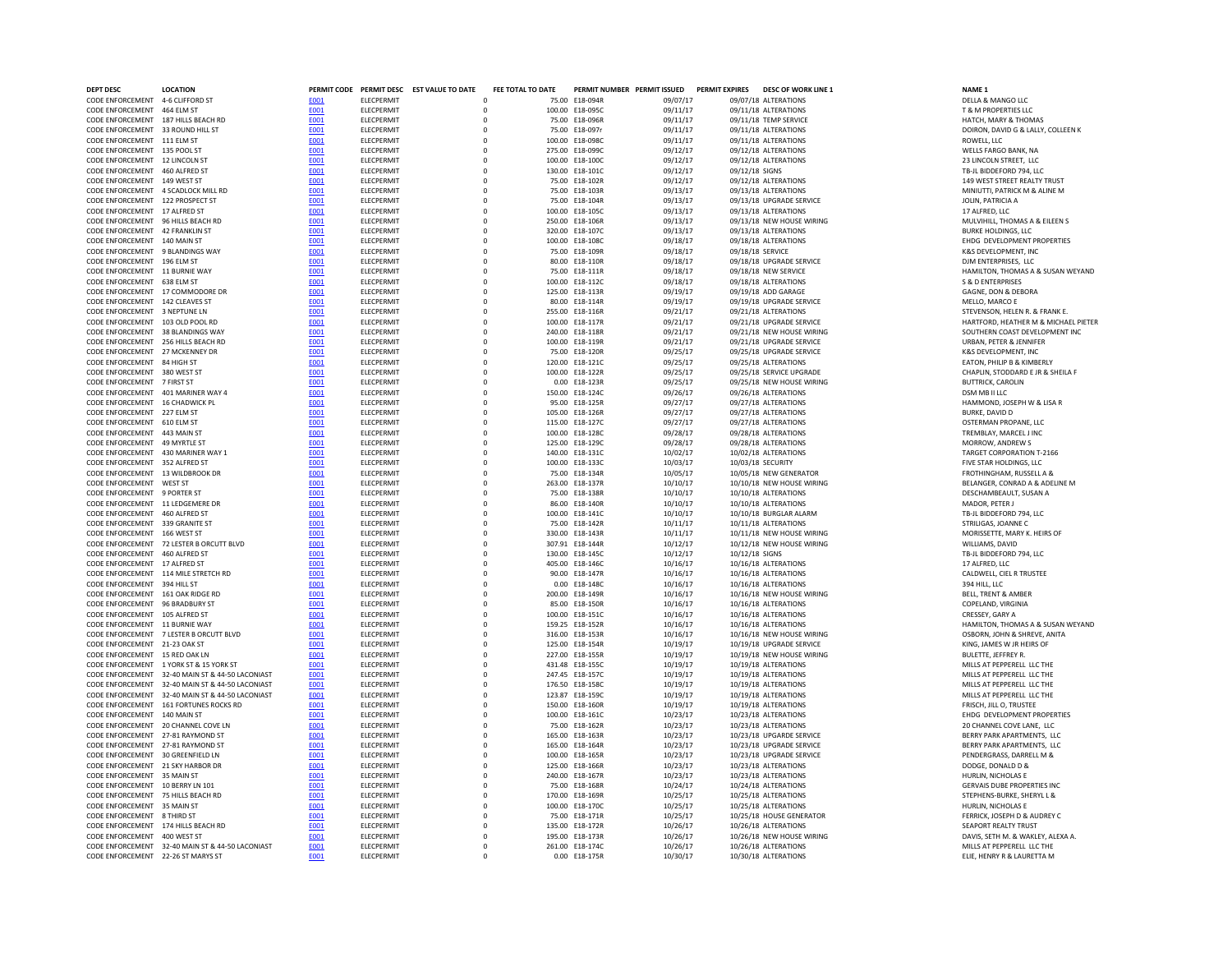| <b>DEPT DESC</b>                                                        | <b>LOCATION</b>                            |              |                                        | PERMIT CODE PERMIT DESC EST VALUE TO DATE | FEE TOTAL TO DATE |                                    | PERMIT NUMBER PERMIT ISSUED | <b>PERMIT EXPIRES</b> | <b>DESC OF WORK LINE 1</b>                        | <b>NAME 1</b>                                                |
|-------------------------------------------------------------------------|--------------------------------------------|--------------|----------------------------------------|-------------------------------------------|-------------------|------------------------------------|-----------------------------|-----------------------|---------------------------------------------------|--------------------------------------------------------------|
| CODE ENFORCEMENT 240 HILL ST                                            |                                            | E001         | <b>ELECPERMIT</b>                      |                                           |                   | 75.00 E18-176R                     | 10/30/17                    |                       | 10/30/18 SERVICE UPGRADE                          | RYAN, JOHN E & BONNIE L                                      |
| CODE ENFORCEMENT 158 HILL ST                                            |                                            | E001         | <b>ELECPERMIT</b>                      |                                           | $\Omega$          | 225.00 E18-177R                    | 10/30/17                    |                       | 10/30/18 ALTERATIONS                              | WELLS FARGO BANK. NA                                         |
| CODE ENFORCEMENT 177 CLEAVES ST                                         |                                            | <b>E001</b>  | <b>FLECPERMIT</b>                      |                                           | $\Omega$          | 75.00 F18-178R                     | 10/30/17                    |                       | 10/30/18 ALTERATIONS                              | BOUCHER, GUY R I & PHYLLIS                                   |
| CODE ENFORCEMENT 124 ELM ST                                             |                                            | E001         | ELECPERMIT                             |                                           | $\Omega$          | 100.00 E18-179C                    | 10/31/17                    |                       | 10/31/18 ALTERATIONS                              | FJH PROPERTIES, LLC                                          |
| CODE ENFORCEMENT 209 HILLS BEACH RD                                     |                                            | E001         | <b>ELECPERMIT</b>                      |                                           |                   | 75.00 E18-180R                     | 10/31/17                    |                       | 10/31/18 WIRE GARAGE                              | FROST, WARREN E & CYNTHIA C                                  |
| CODE ENFORCEMENT 5-7 BURNIE WAY                                         |                                            | E001         | <b>ELECPERMIT</b>                      |                                           |                   | 175.00 E18-181R                    | 11/01/17                    |                       | 11/01/18 NEW HOUSE WIRING                         | BARNICLE, SUSAN KATHERINE                                    |
| CODE ENFORCEMENT 50 PIKE ST                                             |                                            | <b>E001</b>  | ELECPERMIT                             |                                           |                   | 75.00 E18-182R                     | 11/01/17                    |                       | 11/01/18 ALTERATIONS                              | HUOT, THOMAS L                                               |
| CODE ENFORCEMENT 66 OLD POOL RD                                         |                                            | E001         | <b>ELECPERMIT</b>                      | $\Omega$                                  |                   | 75.00 E18-183R                     | 11/01/17                    |                       | 11/01/18 GENERATOR                                | CIRAULO, DAVID L & SANDRA C                                  |
| CODE ENFORCEMENT 7 POMERLEAU ST                                         |                                            | E001         | ELECPERMIT                             |                                           | $\Omega$          | 400.00 E18-184C                    | 11/02/17                    |                       | 11/02/18 ALTERATIONS                              | <b>EASTSHORE INC</b>                                         |
| CODE ENFORCEMENT 166 GRANITE ST                                         |                                            | E001         | <b>ELECPERMIT</b>                      |                                           | $\Omega$          | 125.00 E18-185R                    | 11/03/17                    |                       | 11/03/18 ALTERATIONS                              | COSGRIFF, CHANDRA F & SYMONI                                 |
| CODE ENFORCEMENT 1 BAYVIEW AVE                                          |                                            | E001         | <b>FLECPERMIT</b>                      | n                                         |                   | 75.00 F18-186R                     | 11/03/17                    |                       | 11/03/18 UPGRADE SERVICE                          | MCPHEETERS, PETER G & EVE-SUS                                |
| CODE ENFORCEMENT 87 LANDRY ST 114                                       |                                            | E001         | ELECPERMIT                             |                                           |                   | 168.00 E18-187C                    | 11/06/17                    |                       | 11/06/18 ALTERATIONS                              | <b>RYCO AVIATION INC</b>                                     |
| CODE ENFORCEMENT 9 BLANDINGS WAY<br>CODE ENFORCEMENT 14 MILE STRETCH RD |                                            | E001         | ELECPERMIT<br>ELECPERMIT               |                                           |                   | 125.00 E18-188R<br>100.00 E18-189R | 11/06/17                    |                       | 11/06/18 NEW HOUSE WIRING                         | K&S DEVELOPMENT, INC                                         |
|                                                                         | CODE ENFORCEMENT 7 PENNY AVE & 285 HILL ST | E001<br>E001 | ELECPERMIT                             |                                           |                   | 290.00 E18-190C                    | 11/06/17<br>11/07/17        |                       | 11/06/18 NEW SERVICE<br>11/07/18 ALTERATIONS      | FREEMAN, MATTHEW J & ROBIN L<br>HILL ST TERRACE HOUSING CORP |
| CODE ENFORCEMENT 7 POMERLEAU ST                                         |                                            | <b>E001</b>  | ELECPERMIT                             |                                           | $\Omega$          | 100.00 E18-191C                    | 11/07/17                    |                       | 11/07/18 SECURITY                                 | <b>EASTSHORE INC</b>                                         |
| CODE ENFORCEMENT 6 OLD DOGS WAY                                         |                                            | E001         | <b>ELECPERMIT</b>                      |                                           | $\Omega$          | 100.00 E18-193C                    | 11/15/17                    |                       | 11/15/18 BURGLARY SYSTEM                          | UG BIDDEFORD ME, LLC                                         |
|                                                                         | CODE ENFORCEMENT 16 LESTER B ORCUTT BLVD   | E001         | <b>ELECPERMIT</b>                      |                                           | $\Omega$          | 355.00 E18-194R                    | 11/15/17                    |                       | 11/15/18 ALTERATIONS                              | FONTEIN, LUCIE E. & GOLDSMITH,                               |
| CODE ENFORCEMENT 11 HILLS BEACH RD                                      |                                            | E001         | <b>ELECPERMIT</b>                      |                                           | $\Omega$          | 185.00 E18-195C                    | 11/15/17                    |                       | 11/15/18 ALTERATIONS                              | UNIVERSITY OF NEW ENGLAND                                    |
| CODE ENFORCEMENT 247 ALERED ST                                          |                                            | <b>E001</b>  | <b>FLECPERMIT</b>                      |                                           | $\Omega$          | 75.00 F18-196R                     | 11/15/17                    |                       | 11/15/18 ALTERATIONS                              | WILKINSON, ROBERT M TRUSTEE                                  |
| CODE ENFORCEMENT                                                        | 140 ELM ST                                 | E001         | <b>ELECPERMIT</b>                      |                                           | $\Omega$          | 100.00 E18-197C                    | 11/15/17                    |                       | 11/15/18 ALTERATIONS                              | MCAD PROPERTIES, LLC                                         |
| CODE ENFORCEMENT                                                        | 20-22 TAYLOR ST                            | E001         | <b>ELECPERMIT</b>                      |                                           | 190.00            | E18-198R                           | 11/15/17                    |                       | 11/15/18 ALTERATIONS                              | COTE, LEO R J & LUCILLE L                                    |
| CODE ENFORCEMENT 24 PEARL ST                                            |                                            | E001         | ELECPERMIT                             |                                           |                   | 100.00 E18-199F                    | 11/15/17                    |                       | 11/15/18 FIRE ALARM ADDITIONS                     | RIVERDAM MILL LLC                                            |
| CODE ENFORCEMENT 21 SOUTHGATE AVE                                       |                                            | <b>E001</b>  | ELECPERMIT                             |                                           | 95.00             | E18-200R                           | 11/15/17                    |                       | 11/15/18 SERVICE UPGRADE                          | <b>BOLDUC, PEARL C &amp;</b>                                 |
| CODE ENFORCEMENT 41 BIRCH ST                                            |                                            | E001         | ELECPERMIT                             |                                           | $\Omega$          | 100.00 E18-201C                    | 11/15/17                    |                       | 11/15/18 ALTERATIONS                              | SOUTHERN MAINE AFFORDABLE H                                  |
| CODE ENFORCEMENT 25 UNION ST                                            |                                            | E001         | ELECPERMIT                             |                                           | $\Omega$          | 75.00 E18-202R                     | 11/16/17                    |                       | 11/16/18 ALTERATIONS                              | HOLLAND, SARAH M                                             |
| CODE ENFORCEMENT 41 CUTTS ST                                            |                                            | E001         | ELECPERMIT                             |                                           | $\Omega$          | 105.00 E18-203R                    | 11/16/17                    |                       | 11/16/18 UPGRADE SERVICE                          | <b>GAGNON, MICHAEL R</b>                                     |
| CODE ENFORCEMENT 44 BRADBURY ST                                         |                                            | <b>E001</b>  | <b>FIFCPFRMIT</b>                      |                                           | $\Omega$          | 125.00 F18-204R                    | 11/20/17                    |                       | 11/20/18 ALTERATIONS                              | NCT PROPERTIES, LLC                                          |
| CODE ENFORCEMENT 187 HILLS BEACH RD                                     |                                            | E001         | ELECPERMIT                             |                                           |                   | 175.00 E18-205R                    | 11/20/17                    |                       | 11/20/18 NEW HOUSE WIRING                         | HATCH, MARY & THOMAS                                         |
| CODE ENFORCEMENT 418 MAIN ST                                            |                                            | E001         | <b>ELECPERMIT</b>                      |                                           |                   | 75.00 E18-206R                     | 11/20/17                    |                       | 11/20/18 ALTERATIONS                              | BRIDGES, DAVID M                                             |
| CODE ENFORCEMENT 7 EAST BROOK LN                                        |                                            | E001         | ELECPERMIT                             |                                           |                   | 75.00 E18-207R                     | 11/20/17                    |                       | 11/20/18 ALTERATIONS                              | NADEAU, DAVID R & TERESA A                                   |
| CODE ENFORCEMENT 20-26 POMERLEAU ST                                     |                                            | <b>E001</b>  | <b>ELECPERMIT</b>                      |                                           |                   | 375.00 E18-208C                    | 11/21/17                    |                       | 11/21/18 ALTERATIONS                              | WESTFIELD, INC                                               |
| CODE ENFORCEMENT 716 SOUTH ST                                           |                                            | E001         | <b>ELECPERMIT</b>                      |                                           | $\Omega$          | 200.00 E18-209C                    | 11/21/17                    |                       | 11/21/18 ALTERATIONS                              | HODAK, CYNTHIA                                               |
| CODE ENFORCEMENT 174 GUINEA RD                                          |                                            | E001         | <b>ELECPERMIT</b>                      |                                           | $\Omega$          | 75.00 E18-210R                     | 11/21/17                    |                       | 11/21/18 ALTERATIONS                              | <b>LABBE LAND TRUST</b>                                      |
| CODE ENFORCEMENT 109 PROSPECT ST                                        |                                            | E001         | <b>ELECPERMIT</b>                      |                                           | $\Omega$          | 75.00 E18-211R                     | 11/21/17                    |                       | 11/21/18 ALTERATIONS                              | CROWE, JOSEPH & HODGKINS, MA                                 |
| CODE ENFORCEMENT 3 POMERLEAU ST                                         |                                            | <b>F001</b>  | <b>FIFCPFRMIT</b>                      |                                           | $\Omega$          | 100.00 F18-212C                    | 11/22/17                    | 11/22/18 SIGN         |                                                   | NORTHERN YORK COUNTY FAMILY                                  |
| CODE ENFORCEMENT 6 SANDY LN                                             |                                            | E001         | <b>ELECPERMIT</b>                      |                                           | $\Omega$          | 267.50 E18-213R                    | 11/22/17                    |                       | 11/22/18 NEW HOUSE WIRING                         | MILLET, DAVID F. & CHRISTINA W.                              |
| CODE ENFORCEMENT 1 BAY ST                                               |                                            | E001         | <b>ELECPERMIT</b>                      |                                           | $\Omega$          | 249.00 E18-214R                    | 11/22/17                    |                       | 11/22/18 ALTERATIONS                              | ASOERA, HANS & ANNE K                                        |
|                                                                         | CODE ENFORCEMENT 22 LESTER B ORCUTT BLVD   | E001         | <b>ELECPERMIT</b>                      |                                           |                   | 75.00 E18-215R                     | 11/22/17                    |                       | 11/22/18 ALTERATIONS                              | MILLET, DAVID F & CHRISTINA W                                |
| CODE ENFORCEMENT 59 CENTER ST                                           |                                            | E001         | ELECPERMIT                             |                                           |                   | 125.00 E18-216R                    | 11/22/17                    |                       | 11/22/18 ALTERATIONS                              | 59 CENTER STREET, LLC                                        |
| CODE ENFORCEMENT 435 ELM ST                                             |                                            | <b>E001</b>  | <b>ELECPERMIT</b>                      |                                           |                   | 125.00 E18-217C                    | 11/27/17                    |                       | 11/27/18 ALTERATIONS                              | BIDDEFORD PLAZA INVESTMENTS,                                 |
| CODE ENFORCEMENT 8 CENTURY DF                                           |                                            | E001         | <b>ELECPERMIT</b>                      |                                           |                   | 165.00 E18-218R                    | 11/27/17                    |                       | 11/27/18 ALTERATIONS                              | PINEAU, SCOTT M & VICKI R                                    |
| CODE ENFORCEMENT 48 UNION ST                                            |                                            | E001         | <b>ELECPERMIT</b>                      | $\Omega$                                  |                   | 75.00 E18-219R                     | 11/28/17                    |                       | 11/28/18 ALTERATIONS                              | <b>JLG APARTMENTS LLC</b>                                    |
| CODE ENFORCEMENT 23 JEFFERSON ST                                        |                                            | E001         | <b>FLECPERMIT</b>                      |                                           |                   | 100.00 F18-220B                    | 11/28/17                    |                       | 11/28/18 ALTERATIONS                              | DUBE, GERVAIS & DIANE N                                      |
| CODE ENFORCEMENT 5 GOLDEN AVE                                           |                                            | <b>E001</b>  | <b>FLECPERMIT</b>                      |                                           | n                 | 95.00 F18-221R                     | 11/28/17                    |                       | 11/28/18 ALTERATIONS                              | RAMSEY, RONALD G & ANN M                                     |
| CODE ENFORCEMENT 208 MAIN ST                                            |                                            | E001         | ELECPERMIT                             |                                           |                   | 802.00 E18-222C                    | 11/28/17                    |                       | 11/28/18 ALTERATIONS                              | 208 MAIN BIDDEFORD, LLC                                      |
| CODE ENFORCEMENT 4 GOLDEN AVE                                           |                                            | E001         | ELECPERMIT                             |                                           |                   | 75.00 E18-223R                     | 11/28/17                    |                       | 11/28/18 ALTERATIONS                              | GLASS, RAYMOND M & MATIANA                                   |
| CODE ENFORCEMENT 15 WILDBROOK DR                                        |                                            | E001         | ELECPERMIT                             |                                           |                   | 75.00 E18-224R                     | 11/28/17                    |                       | 11/28/18 ALTERATIONS                              | GOULET, GERARD L & SUSAN R                                   |
| CODE ENFORCEMENT 10 MITCHELL LN                                         |                                            | <b>E001</b>  | ELECPERMIT                             |                                           | $\Omega$          | 75.00 E18-225R                     | 11/28/17                    |                       | 11/28/18 ALTERATIONS                              | PARENT, RAYMOND B & LINDA R                                  |
|                                                                         | CODE ENFORCEMENT 19 LESTER B ORCUTT BLVD   | E001<br>E001 | ELECPERMIT                             |                                           | $\Omega$          | 75.00 E18-226R<br>113.36 E18-227C  | 11/28/17                    |                       | 11/28/18 UPGRADE SERVICE                          | WAGNER, GEOFFREY W                                           |
| CODE ENFORCEMENT 303 HILL ST                                            | CODE ENFORCEMENT 10-20 MAPLEWOOD AVE       | E001         | <b>ELECPERMIT</b><br><b>ELECPERMIT</b> |                                           | $\Omega$          | 75.00 E18-228R                     | 11/29/17<br>11/29/17        |                       | 11/29/18 ALTERATIONS<br>11/29/18 NEW HOUSE WIRING | <b>CITY OF BIDDEFORD</b><br>COFFIN, ALBERT W                 |
| CODE ENFORCEMENT 4 KASON IN 101                                         |                                            | <b>E001</b>  | <b>FLECPERMIT</b>                      |                                           | $\Omega$          | 195.00 F18-229R                    | 11/29/17                    |                       | 11/29/18 NEW CONDO WIRING                         | PLAN B DEVELOPEMENT LLC.                                     |
| CODE ENFORCEMENT 4 KASON LN 102                                         |                                            | E001         | <b>ELECPERMIT</b>                      |                                           | $\Omega$          | 195.00 E18-230R                    | 11/29/17                    |                       | 11/29/18 NEW CONDO WIRING                         | PLAN B DEVELOPEMENT LLC                                      |
| CODE ENFORCEMENT 4 KASON LN 103                                         |                                            | E001         | <b>ELECPERMIT</b>                      |                                           | 195.00            | E18-231R                           | 11/29/17                    |                       | 11/29/18 NEW CONDO WIRING                         | PLAN B DEVELOPEMENT LLC                                      |
| CODE ENFORCEMENT 4 KASON LN 104                                         |                                            | E001         | <b>ELECPERMIT</b>                      |                                           | 195.00            | E18-232R                           | 11/29/17                    |                       | 11/29/18 NEW CONDO WIRING                         | PLAN B DEVELOPEMENT LLC                                      |
| CODE ENFORCEMENT 4 KASON LN 105                                         |                                            | <b>E001</b>  | ELECPERMIT                             |                                           | 195.00            | E18-233R                           | 11/29/17                    |                       | 11/29/18 NEW CONDO WIRING                         | PLAN B DEVELOPEMENT LLC                                      |
| CODE ENFORCEMENT 1 MEDICAL CENTER DR                                    |                                            | E001         | ELECPERMIT                             |                                           | $\Omega$          | 100.00 E18-234C                    | 11/29/17                    |                       | 11/29/18 ALTERATIONS                              | WEBBER HOSPITAL ASSOCIATION                                  |
| CODE ENFORCEMENT                                                        | <b>PARKSIDE DR</b>                         | E001         | ELECPERMIT                             |                                           | $\Omega$          | 200.00 E18-235R                    | 11/30/17                    |                       | 11/30/18 NEW HOUSE WIRING                         | E & R DEVELOPMENT CORP                                       |
| CODE ENFORCEMENT                                                        | CHERRYFIELD AVE                            | E001         | ELECPERMIT                             |                                           | $\Omega$          | 200.00 E18-236R                    | 11/30/17                    |                       | 11/30/18 NEW HOUSE WIRING                         | <b>BUCKTHORN WEST, LLC</b>                                   |
| CODE ENFORCEMENT 87 LANDRY ST 102                                       |                                            | E001         | ELECPERMIT                             |                                           | n                 | 168.00 F18-237C                    | 12/04/17                    |                       | 12/04/18 ALTERATIONS                              | O'DONNELL, JOHN M                                            |
| CODE ENFORCEMENT 58 ST MARYS ST                                         |                                            | E001         | ELECPERMIT                             | $\Omega$                                  |                   | 75.00 E18-238R                     | 12/05/17                    |                       | 12/05/18 ALTERATIONS                              | <b>RRC APARTMENTS LLC</b>                                    |
| CODE ENFORCEMENT 453 ELM ST                                             |                                            | E001         | ELECPERMIT                             |                                           |                   | 506.50 E18-239C                    | 12/05/17                    |                       | 12/05/18 ALTERATIONS                              | APA DEVELOPMENT CORP                                         |
| CODE ENFORCEMENT                                                        | 2 GRANITE ST                               | E001         | ELECPERMIT                             |                                           |                   | 115.00 E18-240R                    | 12/05/17                    |                       | 12/05/18 ALTERATIONS                              | MORAWIEC PROPERTY MANAGEN                                    |
| CODE ENFORCEMENT 1 DALE CIR                                             |                                            | E001         | <b>ELECPERMIT</b>                      |                                           |                   | 75.00 E18-241R                     | 12/05/17                    |                       | 12/05/18 ALTERATIONS                              | PATNAUDE, RICKY R &                                          |
| CODE ENFORCEMENT                                                        | <b>19 BROOK ST</b>                         | E001         | ELECPERMIT                             |                                           | $\Omega$          | 75.00 E18-243R                     | 12/06/17                    |                       | 12/06/18 ALTERATIONS                              | LABRANCHE, ROGER H & SANDRA                                  |
| CODE ENFORCEMENT 17 ALFRED ST                                           |                                            | E001         | <b>ELECPERMIT</b>                      |                                           | $\Omega$          | 100.00 E18-244F                    | 12/06/17                    |                       | 12/06/18 FIRE ALARM                               | 17 ALFRED, LLC                                               |
| CODE ENFORCEMENT 151 ELM ST                                             |                                            | E001         | <b>ELECPERMIT</b>                      |                                           | $\Omega$          | 100.00 E18-245C                    | 12/07/17                    |                       | 12/07/18 WIRE IN FUEL DISPENSERS                  | POWER TEST REALTY CO LIMITED                                 |
| CODE ENFORCEMENT 27 MCKENNEY DR                                         |                                            | E001         | <b>FIFCPFRMIT</b>                      |                                           | $\Omega$          | 250.00 F18-246R                    | 12/11/17                    |                       | 12/11/18 NEW HOUSE WIRING                         | <b>K&amp;S DEVELOPMENT. INC.</b>                             |
| CODE ENFORCEMENT 22-26 ST MARYS ST                                      |                                            | <b>E001</b>  | <b>FIFCPFRMIT</b>                      |                                           | $\Omega$          | 75.00 F18-247R                     | 12/11/17                    |                       | 12/11/18 UPGRADE SERVICE                          | FLIF. HENRY R & LAURETTA M                                   |
| CODE ENFORCEMENT 3 STONE CLIFF RD                                       |                                            | E001         | ELECPERMIT                             |                                           | $\Omega$          | 0.00 E18-248C                      | 12/11/17                    |                       | 12/11/18 ALTERATIONS                              | UNION CHURCH SOCIETY - CHURC                                 |
| CODE ENFORCEMENT 257 GRANITE ST                                         |                                            | E001         | <b>ELECPERMIT</b>                      |                                           |                   | 155.00 E18-249R                    | 12/11/17                    |                       | 12/11/18 ALTERATIONS                              | MICHAUD, STEPHEN                                             |
| CODE ENFORCEMENT 44 WESTMORE AVE                                        |                                            | E001         | ELECPERMIT                             |                                           |                   | 110.00 E18-251R                    | 12/11/17                    |                       | 12/11/18 ALTERATIONS                              | ROY, RENE Z & SUZANNE M                                      |
| CODE ENFORCEMENT 22 SEA SPRAY DR                                        |                                            | E001         | ELECPERMIT                             |                                           |                   | 75.00 E18-252R                     | 12/11/17                    |                       | 12/11/18 GENERATOR                                | SKLANKA. SUSAN D REV TRUST                                   |
| CODE ENFORCEMENT 19 SEA SPRAY DR                                        |                                            | E001         | ELECPERMIT                             |                                           |                   | 75.00 E18-253R                     | 12/11/17                    |                       | 12/11/18 GENERATOR                                | LAPORTE, RUSSELL P & ROSEMARY                                |
| CODE ENFORCEMENT 181 ELM ST                                             |                                            | <b>F001</b>  | ELECPERMIT                             |                                           |                   | 1,156.49 E18-254C                  | 12/11/17                    |                       | 12/11/18 APARTMENT BUILDING WIRING                | THE MAINE WATER COMPANY                                      |

CIRAULO, DAVID L & SANDRA C<br>EASTSHORE INC COSGRIFF, CHANDRA F & SYMONDS, TAMMY MV MCPHEETERS, PETER G & EVE-SUSAN<br>RYCO AVIATION INC FREEMAN, MATTHEW J & ROBIN L<br>HILL ST TERRACE HOUSING CORP FONTEIN, LUCIE E. & GOLDSMITH, JEFFREY WILKINSON, ROBERT M TRUSTEE<br>MCAD PROPERTIES, LLC SOUTHERN MAINE AFFORDABLE HOUSING<br>HOLLAND, SARAH M NADEAU, DAVID R & TERESA A<br>WESTFIELD, INC CROWE, JOSEPH & HODGKINS, MARANDA NORTHERN YORK COUNTY FAMILY MILLET, DAVID F. & CHRISTINA W.<br>ASOERA, HANS & ANNE K BIDDEFORD PLAZA INVESTMENTS, LLC<br>PINEAU, SCOTT M & VICKI R GLASS, RAYMOND M & MATIANA G GOULET, GERARD L & SUSAN R PARENT, RAYMOND B & LINDA R<br>WAGNER, GEOFFREY W WEBBER HOSPITAL ASSOCIATION<br>E & R DEVELOPMENT CORP CODE ENFORCEMENT 2 GRANITE ST [E001](http://enterprisev3:55000/_layouts/15/DashboardMunisV6.3/PassThru.aspx?-E=5g0AjlbrZcpq4hEliZqfJsWy4/rVswSzf27YiOLyGUE=&) ELECPERMIT 0 115.00 E18-240R 12/05/17 12/05/18 ALTERATIONS MORAWIEC PROPERTY MANAGEMENT, LLC LABRANCHE, ROGER H & SANDRA L<br>17 ALFRED, LLC UNION CHURCH SOCIETY - CHURCH<br>MICHAUD, STEPHEN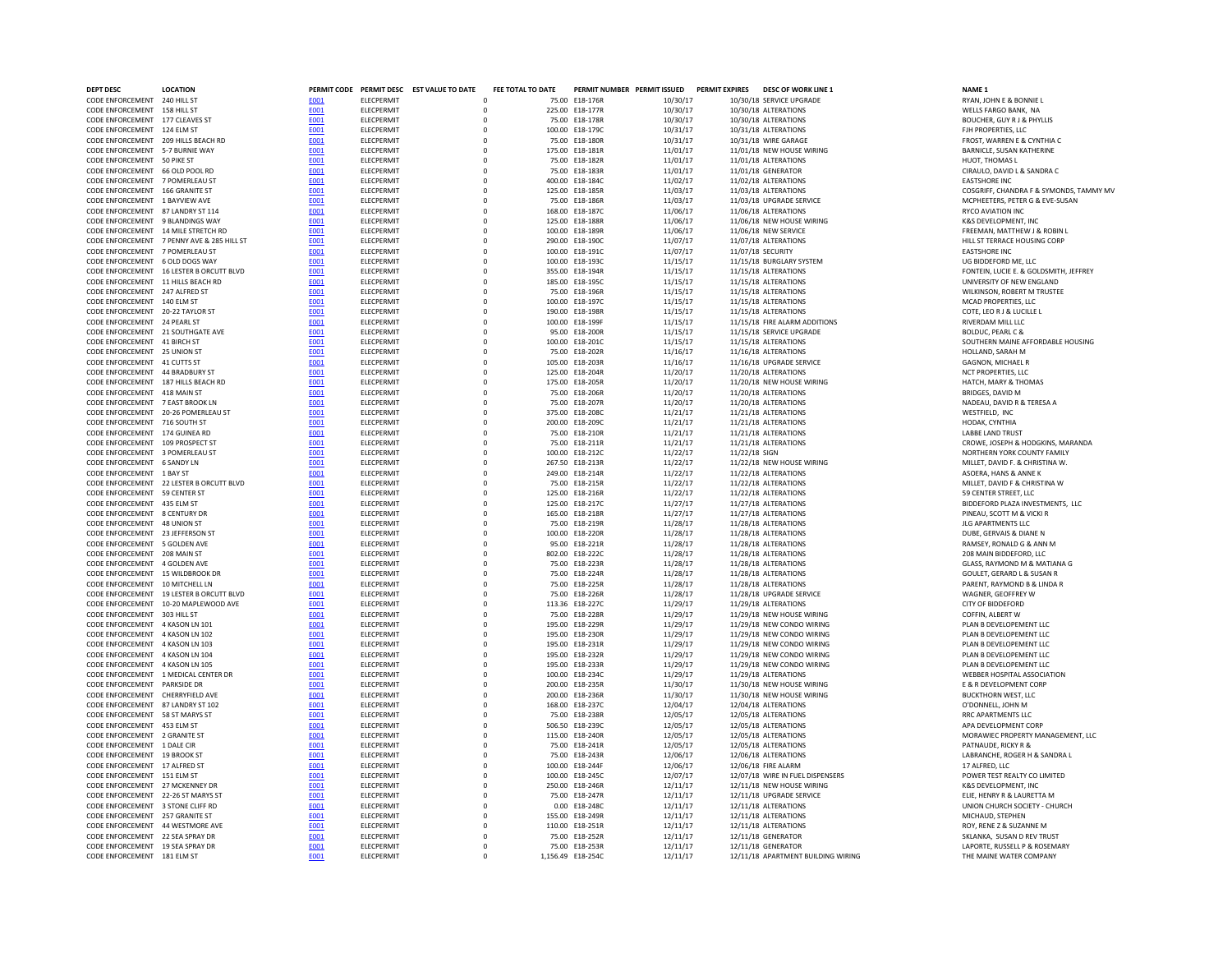| <b>DEPT DESC</b>                                                       | <b>LOCATION</b>                             |                     |                           | PERMIT CODE PERMIT DESC EST VALUE TO DATE | FEE TOTAL TO DATE          |                             | PERMIT NUMBER PERMIT ISSUED      |                      | <b>PERMIT EXPIRES</b> | <b>DESC OF WORK LINE 1</b>                       | NAME <sub>1</sub>                                       |
|------------------------------------------------------------------------|---------------------------------------------|---------------------|---------------------------|-------------------------------------------|----------------------------|-----------------------------|----------------------------------|----------------------|-----------------------|--------------------------------------------------|---------------------------------------------------------|
| CODE ENFORCEMENT 57 BIRCH ST                                           |                                             | E001                | <b>ELECPERMIT</b>         |                                           | $\mathbf 0$                |                             | 100.00 E18-255C                  | 12/12/17             |                       | 12/12/18 ALTERATIONS                             | FRATERNAL ORDER OF EAGLES                               |
| CODE ENFORCEMENT 23 GRANITE POINT RD                                   |                                             | E001                | ELECPERMIT                |                                           | $\Omega$                   |                             | 75.00 E18-256R                   | 12/13/17             |                       | 12/13/18 TEMP POWER                              | <b>WHEELER FAMILY TRUST</b>                             |
| CODE ENFORCEMENT 8 ARROWWOOD DR                                        |                                             | E001                | <b>ELECPERMIT</b>         |                                           | $\mathbf 0$                |                             | 195.00 E18-257R                  | 12/14/17             |                       | 12/14/18 NEW HOUSE WIRING                        | EAGLE'S NEST DEVELOPERS LLC                             |
| CODE ENFORCEMENT 28 MILLER AVE                                         |                                             | E001                | <b>FLECPERMIT</b>         |                                           | $\Omega$                   |                             | 75.00 F18-258R                   | 12/18/17             |                       | 12/18/18 ALTERATIONS                             | DROWN, MATTHEW P                                        |
| CODE ENFORCEMENT 15 YALE ST                                            |                                             | E001                | <b>ELECPERMIT</b>         |                                           | $\Omega$                   |                             | 95.00 E18-259R                   | 12/18/17             |                       | 12/18/18 UPGRADE SERVICE                         | FOURNIER, JOSEPH O & MEGAN S                            |
| CODE ENFORCEMENT 40 PARKSIDE DR<br>CODE ENFORCEMENT 272 HILLS BEACH RD |                                             | E001                | ELECPERMIT<br>ELECPERMIT  |                                           | $\circ$<br>$\mathbf 0$     |                             | 75.00 E18-260R<br>75.00 E18-261R | 12/18/17<br>12/20/17 |                       | 12/18/18 GENERATOR<br>12/20/18 GENERATOR INSTALL | DUSSAULT, TANYA L<br>STONE, CHRISTINA M                 |
| CODE ENFORCEMENT 31 BERNARD AVE                                        |                                             | <b>E001</b><br>E001 | ELECPERMIT                |                                           | 0                          |                             | 100.00 E18-262R                  | 12/20/17             |                       | 12/20/18 ALTERATIONS                             | GIONEST, BRIAN S & ANN T                                |
| CODE ENFORCEMENT 588 POOL ST                                           |                                             | <b>E001</b>         | <b>ELECPERMIT</b>         |                                           | $\mathbf 0$                |                             | 100.00 E18-263C                  | 12/21/17             |                       | 12/21/18 REFRIGERATION                           | UNIVERSITY OF NEW ENGLAND                               |
| CODE ENFORCEMENT 88 GRAHAM ST                                          |                                             | E001                | ELECPERMIT                |                                           | $\mathbf 0$                |                             | 70.00 E18-264R                   | 12/26/17             |                       | 12/26/18 ALTERATIONS                             | CASAVANT, JOEL A. & JILL N.                             |
| CODE ENFORCEMENT 21-23 OAK ST                                          |                                             | E001                | ELECPERMIT                |                                           | $\mathbf 0$                |                             | 125.00 E18-265R                  | 12/26/17             |                       | 12/26/18 ALTERATIONS                             | KING, JAMES W JR HEIRS OF                               |
| CODE ENFORCEMENT 12 ELIZABETH RD                                       |                                             | E001                | <b>ELECPERMIT</b>         |                                           | $\mathbf 0$                |                             | 75.00 E18-266R                   | 12/26/17             |                       | 12/26/18 REPAIR SERVICE                          | DONNELL, COURTNEY GRAHAM &                              |
| CODE ENFORCEMENT 11 WILDBROOK DR                                       |                                             | E001                | <b>ELECPERMIT</b>         |                                           | $\mathbf 0$                |                             | 75.00 E18-267R                   | 12/26/17             |                       | 12/26/18 ALTERATIONS                             | WELTON, HAROLD C & MAUREEN E                            |
| CODE ENFORCEMENT 2 BANKS LN                                            |                                             | <b>E001</b>         | <b>FLECPERMIT</b>         |                                           | $\Omega$                   |                             | 75.00 E18-268R                   | 12/27/17             |                       | 12/27/18 UPGRADE SERVICE                         | ROBERTS, ANGEL A                                        |
| CODE ENFORCEMENT 12 WEST MYRTLE ST                                     |                                             | E001                | ELECPERMIT                |                                           | $\circ$                    |                             | 125.00 E18-269R                  | 12/27/17             |                       | 12/27/18 ALTERATIONS                             | BERTHIAUME, WAYNE M. & DINA L.                          |
| CODE ENFORCEMENT 5 WENTWORTH ST                                        |                                             | E001                | ELECPERMIT                |                                           | $\mathbf 0$                |                             | 305.00 E18-270R                  | 12/28/17             |                       | 12/28/18 UPGRADE SERVICE                         | MENAA PROPERTIES, LLC                                   |
| CODE ENFORCEMENT 755 POOL ST                                           |                                             | <b>E001</b>         | ELECPERMIT                |                                           | $\mathbf 0$                |                             | 75.00 E18-271R                   | 12/28/17             |                       | 12/28/18 ALTERATIONS                             | MCGUIRK, PETER J & DUNN, LAURA L                        |
| CODE ENFORCEMENT 249 ELM ST                                            |                                             | E001                | ELECPERMIT                |                                           | $\mathbf 0$                |                             | 75.00 E18-272R                   | 12/28/17             |                       | 12/28/18 ALTERATIONS                             | LAVOIE, J DONALD                                        |
| CODE ENFORCEMENT 25 GRAHAM ST                                          |                                             | E001                | <b>ELECPERMIT</b>         |                                           | $\Omega$                   |                             | 100.00 F18-274F                  | 01/02/18             |                       | 01/02/19 FIRE ALARM                              | ROMAN CATHOLIC BISHOP OF PORT                           |
|                                                                        | CODE ENFORCEMENT 10 FAST CRESCENT COVE IN   | <b>P001</b>         | PI MBPFRMIT               |                                           | $\Omega$                   | 40.00 P6796                 |                                  | 07/18/17             | 07/18/19              |                                                  | DOYLE, THOMAS B & DOYLE JOAN H                          |
| CODE ENFORCEMENT 42 FRANKLIN ST                                        |                                             | <b>PO01</b>         | PLMBPERMIT                |                                           | $\mathbf 0$                | 100.00 P6797                |                                  | 07/18/17             | 07/18/19              |                                                  | <b>BURKE HOLDINGS, LLC</b>                              |
| CODE ENFORCEMENT 230 MAIN ST                                           |                                             | P001                | PLMBPERMIT                |                                           | $\mathbf 0$                | 40.00                       | P6798                            | 07/18/17             | 07/18/19              |                                                  | NEW MORNING BIDDEFORD, LLC                              |
|                                                                        | CODE ENFORCEMENT 112-114 HILLS BEACH RD     | P001                | PLMBPERMIT                |                                           | 0                          | 40.00                       | P6799                            | 07/18/17             | 07/18/19              |                                                  | SZEREDY, DAVID J & AUDREY J                             |
| CODE ENFORCEMENT                                                       | 8 MT VERNON ST                              | P001                | PLMBPERMIT                |                                           | $\mathbf 0$                | 0.00                        | P6800                            | 07/18/17             | 07/18/19              |                                                  | HILL STREET APARTMENTS, LLC                             |
| CODE ENFORCEMENT 14 HOPE LN<br>CODE ENFORCEMENT 74 MAY ST              |                                             | P001                | PLMBPERMIT<br>PLMBPERMIT  |                                           | $\mathbf 0$<br>$\mathbf 0$ | 80.00<br>40.00              | P6801<br>P6852                   | 07/19/17             | 07/19/19<br>07/12/19  |                                                  | SHEEHAN, DAVID J                                        |
| CODE ENFORCEMENT 48-50 HILLS BEACH RD                                  |                                             | P001<br>P001        | PLMBPERMIT                |                                           | $\mathbf 0$                | 120.00 P6858                |                                  | 07/12/17<br>07/25/17 | 07/25/19              |                                                  | GREGORY, AARON C & AUSTIN R<br>FRECHETTE, CONSTANCE A   |
| CODE ENFORCEMENT 14 YATES ST                                           |                                             | P001                | PLMBPERMIT                |                                           | $\mathbf 0$                | 190.00 P6859                |                                  | 07/25/17             | 07/25/19              |                                                  | <b>EMERSON, ANDREW</b>                                  |
| CODE ENFORCEMENT 3 NEPTUNE LN                                          |                                             | P001                | PLMBPERMIT                |                                           | $\Omega$                   | 40.00 P6860                 |                                  | 07/25/17             | 07/25/19              |                                                  | STEVENSON, HELEN R. & FRANK E.                          |
| CODE ENFORCEMENT 207 HILLS BEACH RD                                    |                                             | <b>PO01</b>         | PLMBPERMIT                |                                           | $\circ$                    | 40.00                       | P6861                            | 07/27/17             | 07/27/19              |                                                  | MARTIN, ELIZABETH M                                     |
| CODE ENFORCEMENT 12 LEVI LN 101                                        |                                             | P001                | PLMBPERMIT                |                                           | $\circ$                    | 130.00                      | P6862                            | 07/27/17             | 07/27/19              |                                                  | PLAN B DEVELOPEMENT LLC                                 |
| CODE ENFORCEMENT 12 LEVI LN 102                                        |                                             | P001                | PLMBPERMIT                |                                           | $\mathbf 0$                | 130.00                      | P6863                            | 07/27/17             | 07/27/19              |                                                  | PLAN B DEVELOPEMENT LLC                                 |
| CODE ENFORCEMENT 12 LEVI LN 104                                        |                                             | P001                | PLMBPERMIT                |                                           | $\Omega$                   | 130.00                      | P6864                            | 07/27/17             | 07/27/19              |                                                  | PLAN B DEVELOPEMENT LLC                                 |
| CODE ENFORCEMENT 12 LEVI LN 104                                        |                                             | P001                | PI MBPFRMIT               |                                           | $\Omega$<br>130.00         |                             | P6865                            | 07/27/17             | 07/27/19              |                                                  | PLAN B DEVELOPEMENT LLC                                 |
| CODE ENFORCEMENT 12 LEVI LN 105                                        |                                             | <b>P001</b>         | PI MBPFRMIT               |                                           | $\Omega$<br>130.00         |                             | <b>P6866</b>                     | 07/27/17             | 07/27/19              |                                                  | PLAN B DEVELOPEMENT LLC                                 |
| CODE ENFORCEMENT 21 SKY HARBOR DR                                      |                                             | <b>P001</b>         | PLMBPERMIT                |                                           | $\mathbf 0$                | 80.00                       | P6867                            | 07/28/17             | 07/28/19              |                                                  | DODGE, DONALD D &                                       |
| CODE ENFORCEMENT 82 HILL ST                                            |                                             | P001                | PLMBPERMIT                |                                           | $\mathbf 0$                | 40.00                       | P6873                            | 08/17/17             | 08/17/19              |                                                  | BEAULIEU, BENOIT & PRISCILLE                            |
| CODE ENFORCEMENT GUINEA RD                                             |                                             | P001                | PI MBPFRMIT               |                                           | $\Omega$                   | 110.00                      | P6874                            | 08/17/17             | 08/17/19              |                                                  | <b>BELANGER, BRIAN</b>                                  |
|                                                                        | CODE ENFORCEMENT 50 BIDDEFORD GATEWAY PLAZA | <b>PO01</b>         | PLMBPERMIT                |                                           | $\mathbf 0$                | 40.00                       | P6875                            | 08/17/17             | 08/17/19              |                                                  | HD DEVELOPMENT OF MARYLAND IN                           |
| CODE ENFORCEMENT 97 GUINEA RD                                          |                                             | P001                | PLMBPERMIT                |                                           | $\mathbf 0$                | 120.00 P6876                |                                  | 08/17/17             | 08/17/19              |                                                  | MCPHEETERS. SCOTT & COUSINEAU, I                        |
| CODE ENFORCEMENT 47 MAIN ST                                            |                                             | P001                | PLMBPERMIT                |                                           | $\mathbf 0$                | 40.00                       | P6877                            | 08/17/17             | 08/17/19              |                                                  | <b>BEDARD, DEREK</b>                                    |
| CODE ENFORCEMENT 108 GUINEA RD<br>CODE ENFORCEMENT CHERRYFIELD AVE     |                                             | P001<br><b>P001</b> | PLMBPERMIT<br>PI MBPFRMIT |                                           | $\mathbf 0$<br>$\Omega$    | 40.00 P6878<br>130.00 P6879 |                                  | 08/17/17             | 08/17/19              |                                                  | WEBBER, JEREMY J & LAURA M<br><b>BUCKTHORN WEST LLC</b> |
| CODE ENFORCEMENT 30 WEST COLE RD                                       |                                             | P001                | PLMBPERMIT                |                                           | $\Omega$                   | 40.00 P6880                 |                                  | 08/17/17<br>08/17/17 | 08/17/19<br>08/17/19  |                                                  | PHYSICIANS REALTY GROUP LLC                             |
| CODE ENFORCEMENT 52 MOUNTAIN RD                                        |                                             | P001                | PLMBPERMIT                |                                           | $\mathbf 0$                | 40.00 P6881                 |                                  | 08/17/17             | 08/17/19              |                                                  | LEMELIN, DIANE & PHILIP                                 |
| CODE ENFORCEMENT 28 DUPONT AVE                                         |                                             | P001                | PLMBPERMIT                |                                           | $\circ$                    | 120.00 P6882                |                                  | 08/17/17             | 08/17/19              |                                                  | FLETCHER, BRADLEY M, LIFE ESTATE                        |
| CODE ENFORCEMENT 64 WEST ST                                            |                                             | P001                | PLMBPERMIT                |                                           | 0                          | 40.00                       | P6883                            | 08/17/17             | 08/17/19              |                                                  | CITY OF BIDDEFORD                                       |
| CODE ENFORCEMENT 3 BERRY LN 101                                        |                                             | P001                | PLMBPERMIT                |                                           | $\mathbf 0$                | 130.00                      | P6884                            | 08/17/17             | 08/17/19              |                                                  | GERVAIS DUBE PROPERTIES INC                             |
| CODE ENFORCEMENT 12 BERRY LN 102                                       |                                             | P001                | PLMBPERMIT                |                                           | $\mathbf 0$                | 130.00 P6885                |                                  | 08/17/17             | 08/17/19              |                                                  | <b>GERVAIS DUBE PROPERTIES INC</b>                      |
| CODE ENFORCEMENT 20-26 POMERLEAU ST                                    |                                             | P001                | PI MBPFRMIT               |                                           | $\Omega$                   | 40.00                       | <b>P6886</b>                     | 08/17/17             | 08/17/19              |                                                  | WESTFIELD. INC                                          |
| CODE ENFORCEMENT 38 BLANDINGS WAY                                      |                                             | <b>PO01</b>         | PLMBPERMIT                |                                           | $\mathbf 0$                | 140.00                      | P6891                            | 09/01/17             | 09/01/19              |                                                  | SOUTHERN COAST DEVELOPMENT IN                           |
| CODE ENFORCEMENT 111 ELM ST                                            |                                             | P001                | PI MBPFRMIT               |                                           | $\Omega$                   | 40.00                       | <b>P6898</b>                     | 09/19/17             | 09/19/19              |                                                  | ROWFIL.IIC                                              |
| CODE ENFORCEMENT                                                       | 196 HILLS BEACH RD                          | P001                | PLMBPERMIT                |                                           | $\circ$                    | 110.00                      | P6899                            | 09/19/17             | 09/19/19              |                                                  | MCMANUS, ROBERT J &                                     |
| CODE ENFORCEMENT                                                       | 33 ROUND HILL ST                            | P001                | PLMBPERMIT                |                                           | $\mathbf 0$                | 40.00                       | P6900                            | 09/19/17             | 09/19/19              |                                                  | DOIRON, DAVID G & LALLY, COLLEEN I                      |
| CODE ENFORCEMENT                                                       | 8 DUSTY ACRES                               | P001                | PLMBPERMIT                |                                           | 0                          | 40.00                       | P6901                            | 09/19/17             | 09/19/19              |                                                  | BUCHANAN, MICHAEL                                       |
| CODE ENFORCEMENT                                                       | <b>GUINEA RD</b>                            | P001                | PLMBPERMIT                |                                           | $\mathsf{O}$               | 140.00                      | P6902                            | 09/19/17             | 09/19/19              |                                                  | LAMONTAGNE, ERICA P & JAMIE C                           |
| CODE ENFORCEMENT 22 MAPLE ST                                           |                                             | P001                | PLMBPERMIT                |                                           | $\mathbf 0$                | 60.00                       | P6903                            | 09/20/17             | 09/20/19              |                                                  | NEW DAM, LLC                                            |
| CODE ENFORCEMENT 135 POOL ST                                           |                                             | P001                | PI MBPFRMIT               |                                           | $\Omega$                   | 230.00 P6908                |                                  | 10/11/17             | 10/11/19              |                                                  | WELLS FARGO BANK, NA                                    |
|                                                                        | CODE ENFORCEMENT 72 LESTER B ORCUTT BLVD    | P001                | PLMBPERMIT                |                                           | $\mathbf 0$                | 260.00 P6909                |                                  | 10/11/17             | 10/11/19              |                                                  | WILLIAMS, DAVID                                         |
| CODE ENFORCEMENT 4-6 CLIFFORD ST<br>CODE ENFORCEMENT 15 BLANDINGS WAY  |                                             | <b>P001</b>         | PLMBPERMIT<br>PLMBPERMIT  |                                           | $\mathbf 0$                | 40.00 P6910                 |                                  | 10/11/17             | 10/11/19              |                                                  | DELLA & MANGO LLC                                       |
| CODE ENFORCEMENT                                                       | 85 WEST ST                                  | P001<br>P001        | PLMBPERMIT                |                                           | $\mathbf 0$<br>0           | 100.00 P6911<br>90.00       | P6912                            | 10/11/17<br>10/11/17 | 10/11/19<br>10/11/19  |                                                  | PARENT, ERIC L<br>PLAN B DEVELOPMENT, LLC               |
| CODE ENFORCEMENT                                                       | 174 HILLS BEACH RD                          | <b>P001</b>         | PLMBPERMIT                |                                           | $\mathbf 0$                | 70.00                       | P6913                            | 10/11/17             | 10/11/19              |                                                  | SEAPORT REALTY TRUST                                    |
| CODE ENFORCEMENT                                                       | 32-40 MAIN ST & 44-50 LACONIAST             | P001                | PLMBPERMIT                |                                           | $\mathbf 0$                | 40.00                       | P6914                            | 10/24/17             | 10/24/19              |                                                  | MILLS AT PEPPERELL LLC THE                              |
| CODE ENFORCEMENT                                                       | 6 SANDY LN                                  | P001                | <b>PI MBPFRMIT</b>        |                                           | $\Omega$                   | 210.00 P6915                |                                  | 10/24/17             | 10/24/19              |                                                  | MILLET, DAVID F. & CHRISTINA W.                         |
| CODE ENFORCEMENT 166 WEST ST                                           |                                             | <b>PO01</b>         | PLMBPERMIT                |                                           | $\mathbf 0$                | 140.00 P140                 |                                  | 10/24/17             | 10/24/19              |                                                  | MORISSETTE, MARY K. HEIRS OF                            |
|                                                                        | CODE ENFORCEMENT 7 LESTER B ORCUTT BLVD     | <b>P001</b>         | PI MBPFRMIT               |                                           | $\Omega$                   | 220.00 P6917                |                                  | 10/24/17             | 10/24/19              |                                                  | OSBORN, JOHN & SHREVE, ANITA                            |
| CODE ENFORCEMENT 140 MAIN ST                                           |                                             | P001                | PLMBPERMIT                |                                           | $\Omega$                   | 110.00 P6918                |                                  | 10/24/17             | 10/24/19              |                                                  | EHDG DEVELOPMENT PROPERTIES                             |
| CODE ENFORCEMENT 49 MYRTLE S'                                          |                                             | P001                | PLMBPERMIT                |                                           | $\mathbf 0$                | 40.00                       | P6919                            | 10/24/17             | 10/24/19              |                                                  | <b>MORROW, ANDREWS</b>                                  |
| CODE ENFORCEMENT 7 CHANNEL COVE LN                                     |                                             | P001                | PLMBPERMIT                |                                           | $\mathbf 0$                | 140.00                      | P6920                            | 10/25/17             | 10/25/19              |                                                  | TANGLIS, GEORGE & HANLON LESLIE                         |
| CODE ENFORCEMENT 17 ALFRED ST                                          |                                             | P001                | PLMBPERMIT                |                                           | 0                          | 120.00 P6921                |                                  | 10/25/17             | 10/25/19              |                                                  | 17 ALFRED, LLC                                          |
| CODE ENFORCEMENT 35 MAIN ST                                            |                                             | P001                | PLMBPERMIT                |                                           | $\Omega$                   | 40.00 P6922                 |                                  | 10/25/17             | 10/25/19              |                                                  | HURLIN, NICHOLAS E                                      |
| CODE ENFORCEMENT 87 LANDRY ST 102                                      |                                             | P001                | PLMBPERMIT                |                                           | $\Omega$                   | 50.00 P6923                 |                                  | 10/25/17             | 10/25/19              |                                                  | O'DONNELL, JOHN M                                       |
| CODE ENFORCEMENT 77 GRANITE POINT RD                                   |                                             | <b>PO01</b>         | PLMBPERMIT                |                                           | $\Omega$                   | 40.00 P6934                 |                                  | 10/25/17             | 10/25/19              |                                                  | <b>GLIDDEN FAMILY REALTY TRUST</b>                      |
| CODE ENFORCEMENT 11 RED OAK LN                                         |                                             | <b>P001</b>         | PLMBPERMIT                |                                           | $\Omega$                   | 60.00 P6935                 |                                  | 10/25/17             | 10/25/19              |                                                  | NERBONNE, LORI E.                                       |
| CODE ENFORCEMENT 22 RIDGEVIEW DR                                       |                                             | P001                | PLMBPERMIT                |                                           |                            | 140.00 P6936                |                                  | 10/25/17             | 10/25/19              |                                                  | GUERTIN, GERARD R & LUCILLE D                           |

FOURNIER, JOSEPH O & MEGAN S<br>DUSSAULT, TANYA I UNIVERSITY OF NEW ENGLAND<br>CASAVANT, JOEL A. & JILL N. DONNELL, COURTNEY GRAHAM & WELTON, HAROLD C & MAUREEN E<br>ROBERTS, ANGEL A BERTHIAUME, WAYNE M. & DINA L.<br>MENAA PROPERTIES, LLC MENTORCEMENT 755<br>MCGUIRK, PETER J & DUNN, LAURA L<br>LAVOIE, J DONALD ROMAN CATHOLIC BISHOP OF PORT DOYLE, THOMAS B & DOYLE JOAN H<br>BURKE HOLDINGS, LLC HILL STREET APARTMENTS, LLC<br>SHEEHAN, DAVID J GREGORY, AARON C & AUSTIN R<br>FRECHETTE, CONSTANCE A STEVENSON, HELEN R. & FRANK E. BEAULIEU, BENOIT & PRISCILLE<br>BELANGER, BRIAN HD DEVELOPMENT OF MARYLAND INC MCPHEETERS. SCOTT & COUSINEAU, NICOLE & WEBBER, JEREMY J & LAURA M<br>BUCKTHORN WEST LLC PHYSICIANS REALTY GROUP LLC<br>LEMELIN, DIANE & PHILIP FLETCHER, BRADLEY M, LIFE ESTATE GERVAIS DUBE PROPERTIES INC<br>GERVAIS DUBE PROPERTIES INC DOIRON, DAVID G & LALLY, COLLEEN K<br>BUCHANAN, MICHAEL MILLET, DAVID F. & CHRISTINA W. MORISSETTE, MARY K. HEIRS OF<br>OSBORN, JOHN & SHREVE, ANITA TANGLIS, GEORGE & HANLON LESLIE<br>17 ALFRED, LLC